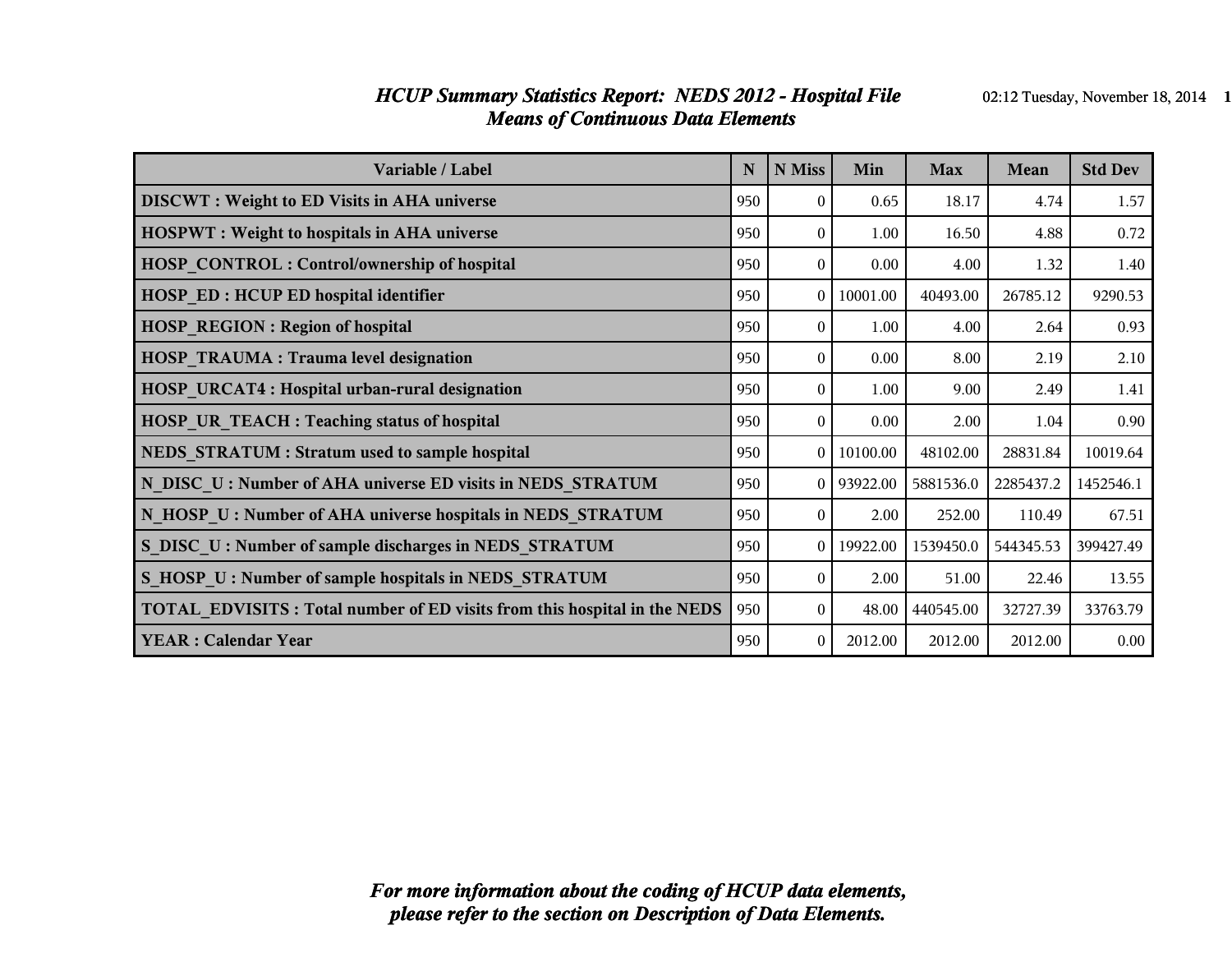# *HCUP Summary Statistics Report: NEDS 2012 - Hospital File Frequency Distribution for DISCWT*

|           | <b>DISCWT</b> Frequency | Percent |
|-----------|-------------------------|---------|
| Non-blank | 950                     | 100.00  |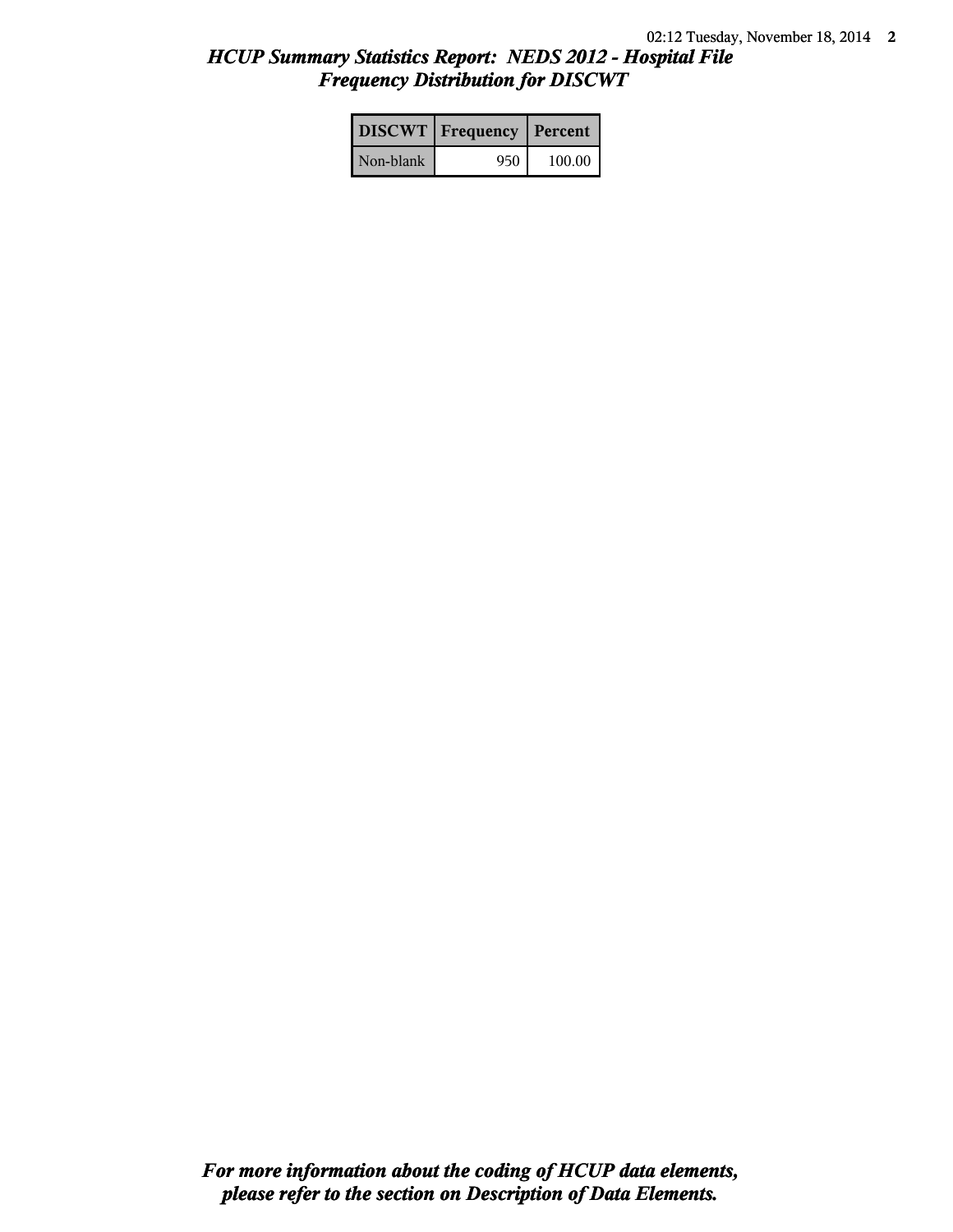# *HCUP Summary Statistics Report: NEDS 2012 - Hospital File Frequency Distribution for HOSPWT*

|           | <b>HOSPWT</b>   Frequency   Percent |        |
|-----------|-------------------------------------|--------|
| Non-blank | 950                                 | 100.00 |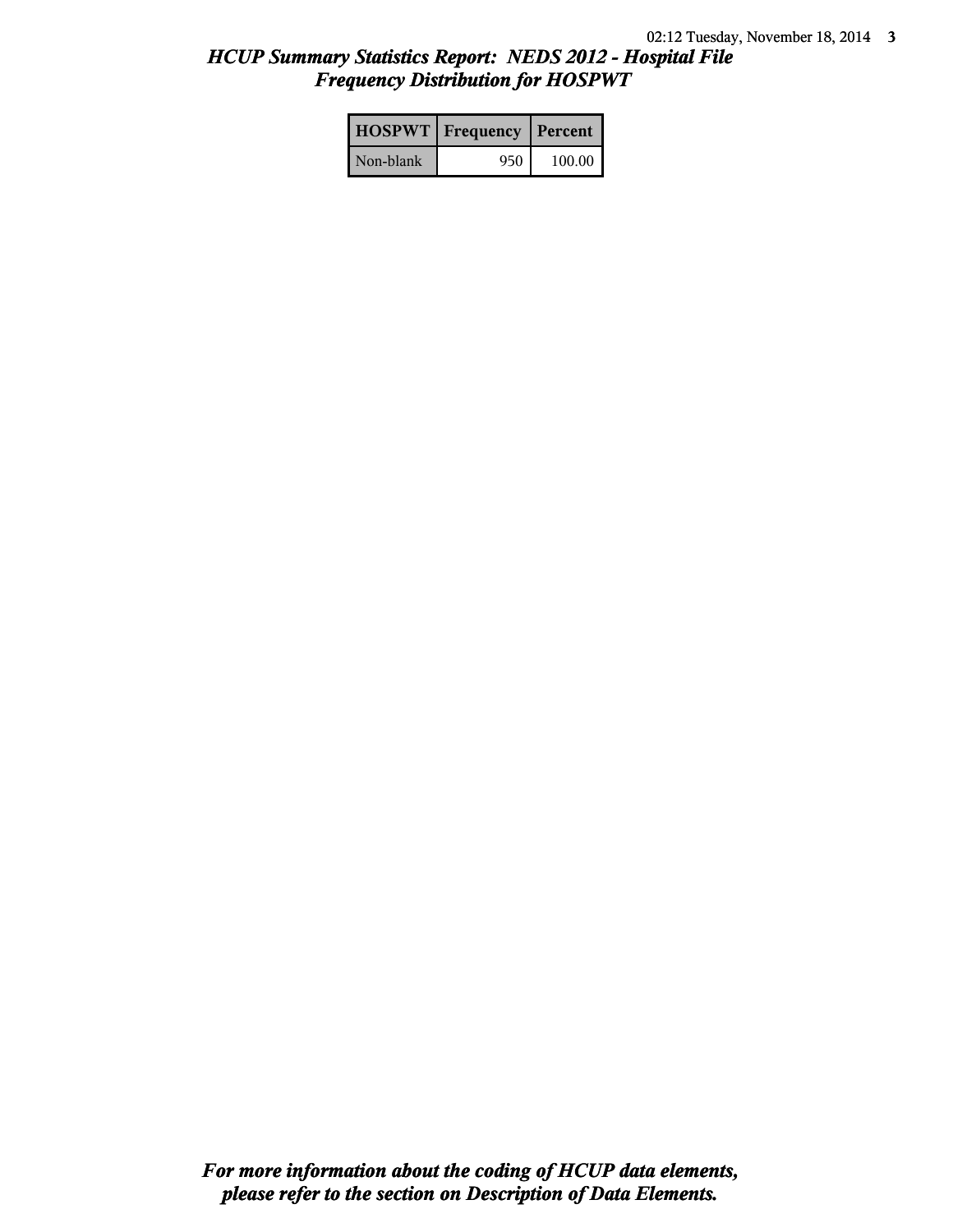# *HCUP Summary Statistics Report: NEDS 2012 - Hospital File Frequency Distribution for HOSP\_CONTROL*

| <b>HOSP CONTROL</b>                           | Frequency | Percent |
|-----------------------------------------------|-----------|---------|
| 0: Government or private (collapsed category) | 404       | 42.53   |
| 1: Government, non-federal (public)           | 161       | 16.95   |
| 2: Private, not-for-profit (voluntary)        | 162       | 17.05   |
| 3: Private, investor-owned (proprietary)      | 123       | 12.95   |
| 4: Private (collapsed category)               | 100       | 10.53   |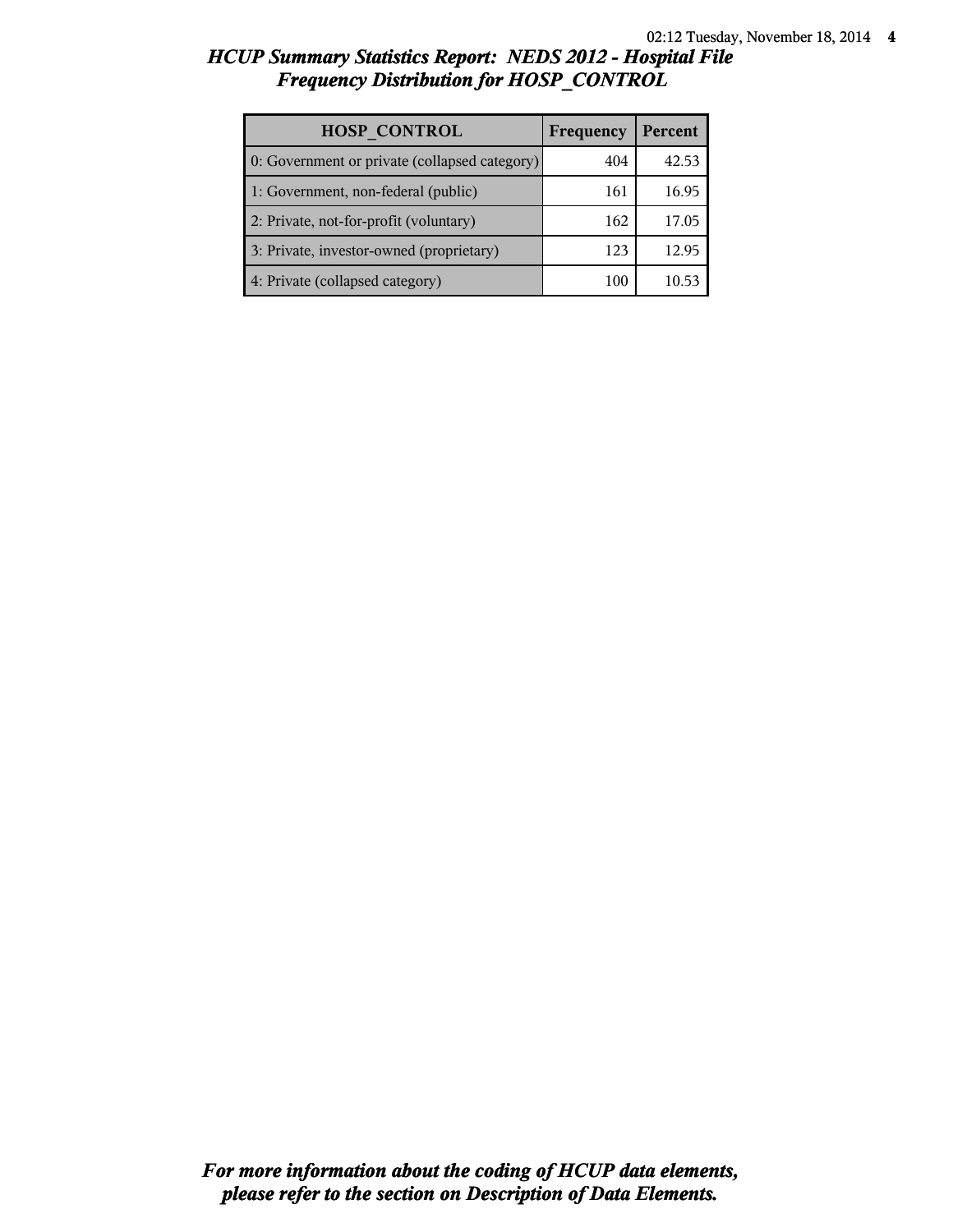# *HCUP Summary Statistics Report: NEDS 2012 - Hospital File Frequency Distribution for HOSP\_ED*

|           | <b>HOSP ED   Frequency   Percent  </b> |          |
|-----------|----------------------------------------|----------|
| Non-blank | 950                                    | $100.00$ |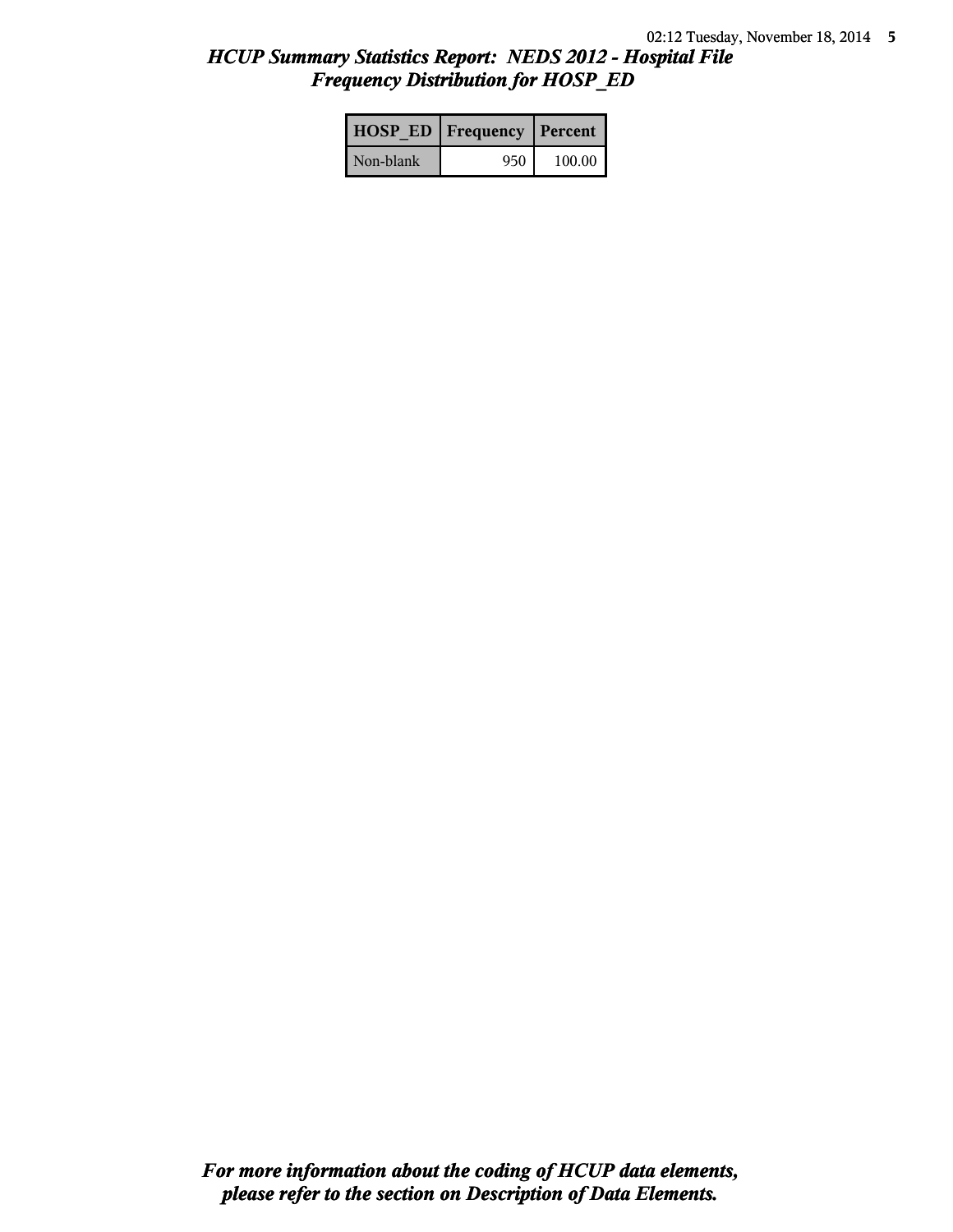# *HCUP Summary Statistics Report: NEDS 2012 - Hospital File Frequency Distribution for HOSP\_REGION*

| <b>HOSP REGION</b> | Frequency | Percent |
|--------------------|-----------|---------|
| 1: Northeast       | 121       | 12.74   |
| 2: Midwest         | 286       | 30.11   |
| 3: South           | 359       | 37.79   |
| 4: West            | 184       | 19.37   |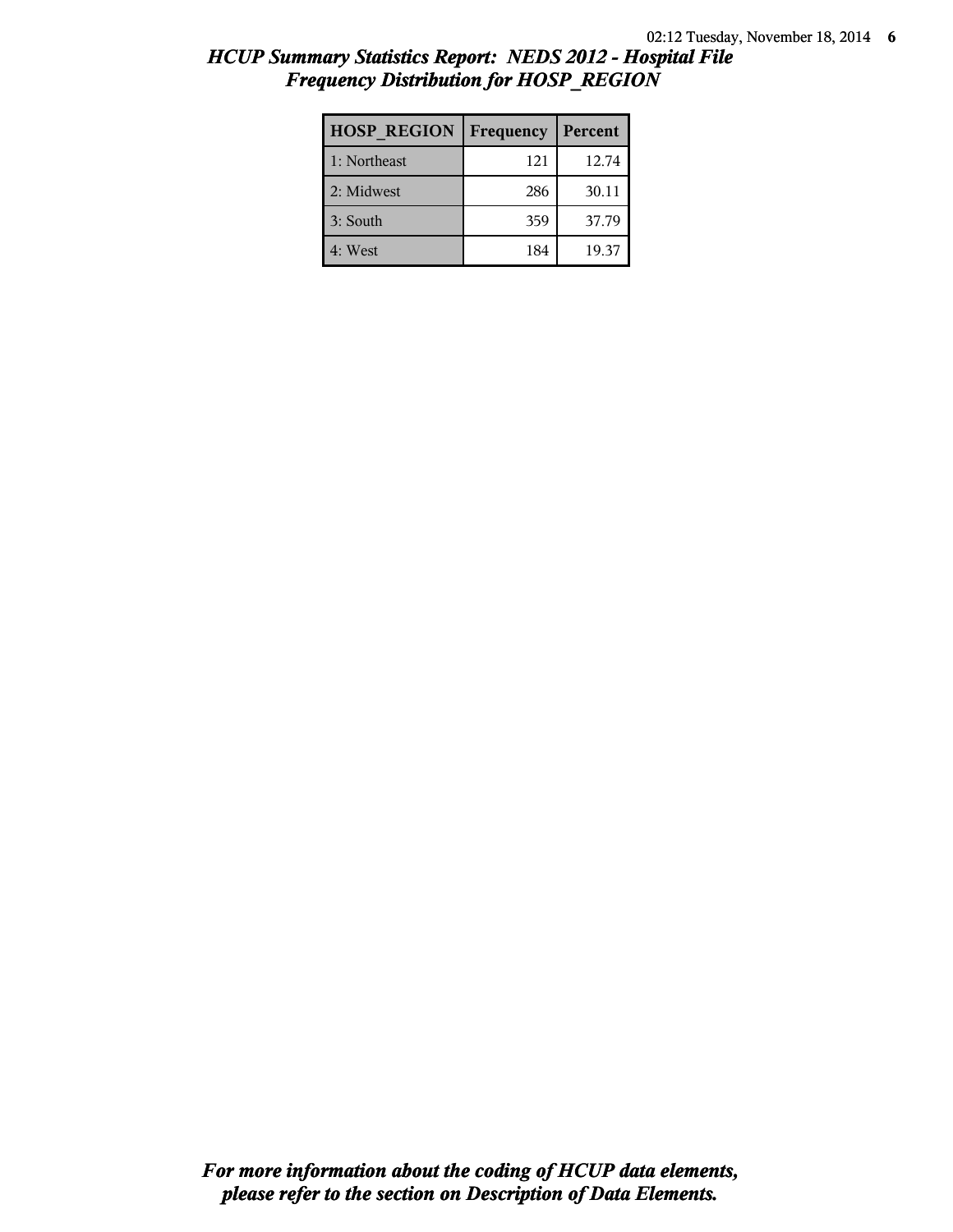# *HCUP Summary Statistics Report: NEDS 2012 - Hospital File Frequency Distribution for HOSP\_TRAUMA*

| <b>HOSP TRAUMA</b>                                          | Frequency | Percent |
|-------------------------------------------------------------|-----------|---------|
| 0: Non-trauma center                                        | 386       | 40.63   |
| 1: Trauma center level 1                                    | 48        | 5.05    |
| 2: Trauma center level 2                                    | 43        | 4.53    |
| 3: Trauma center level 3                                    | 55        | 5.79    |
| 4: Trauma center level 3 or Non-Trauma (collapsed category) | 390       | 41.05   |
| 8: Trauma center level 1 or 2 (collapsed category)          | 28        | 2.95    |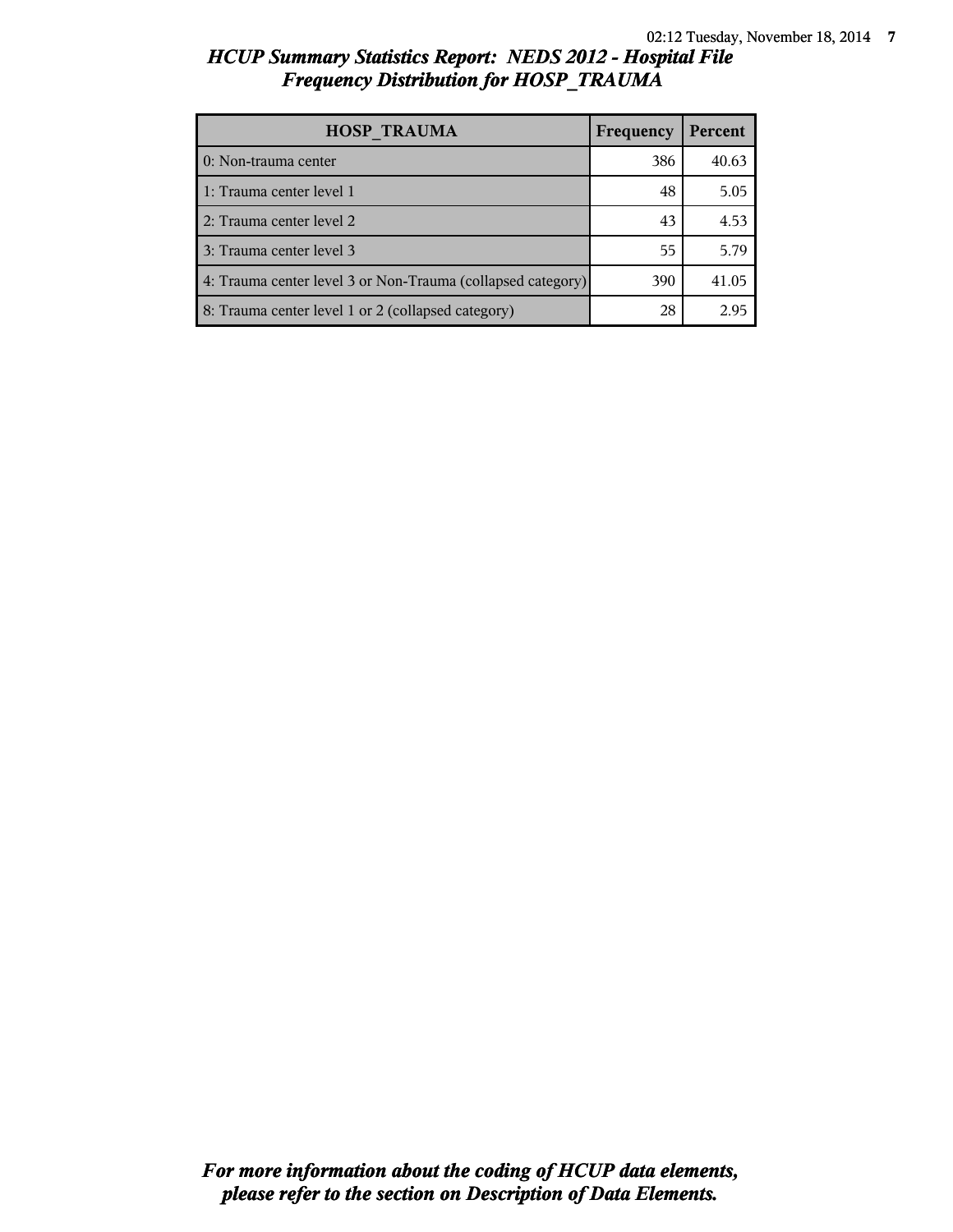# *HCUP Summary Statistics Report: NEDS 2012 - Hospital File Frequency Distribution for HOSP\_URCAT4*

| <b>HOSP URCAT4</b>                                             | Frequency | Percent |
|----------------------------------------------------------------|-----------|---------|
| 1: Large metropolitan areas with at least 1 million residents  | 299       | 31.47   |
| 2: Small metropolitan areas with less than 1 million residents | 228       | 24.00   |
| 3: Micropolitan areas                                          | 165       | 17.37   |
| 4: Not metropolitan or micropolitan                            | 236       | 24.84   |
| 7: Small Metro or Micro areas (2 or 3)                         | 12        | 1.26    |
| 8: Metropolitan areas (1 or 2)                                 | $\leq 10$ | * **    |
| 9: Non metropolitan areas (3 or 4)                             | $\leq$ 10 | * **    |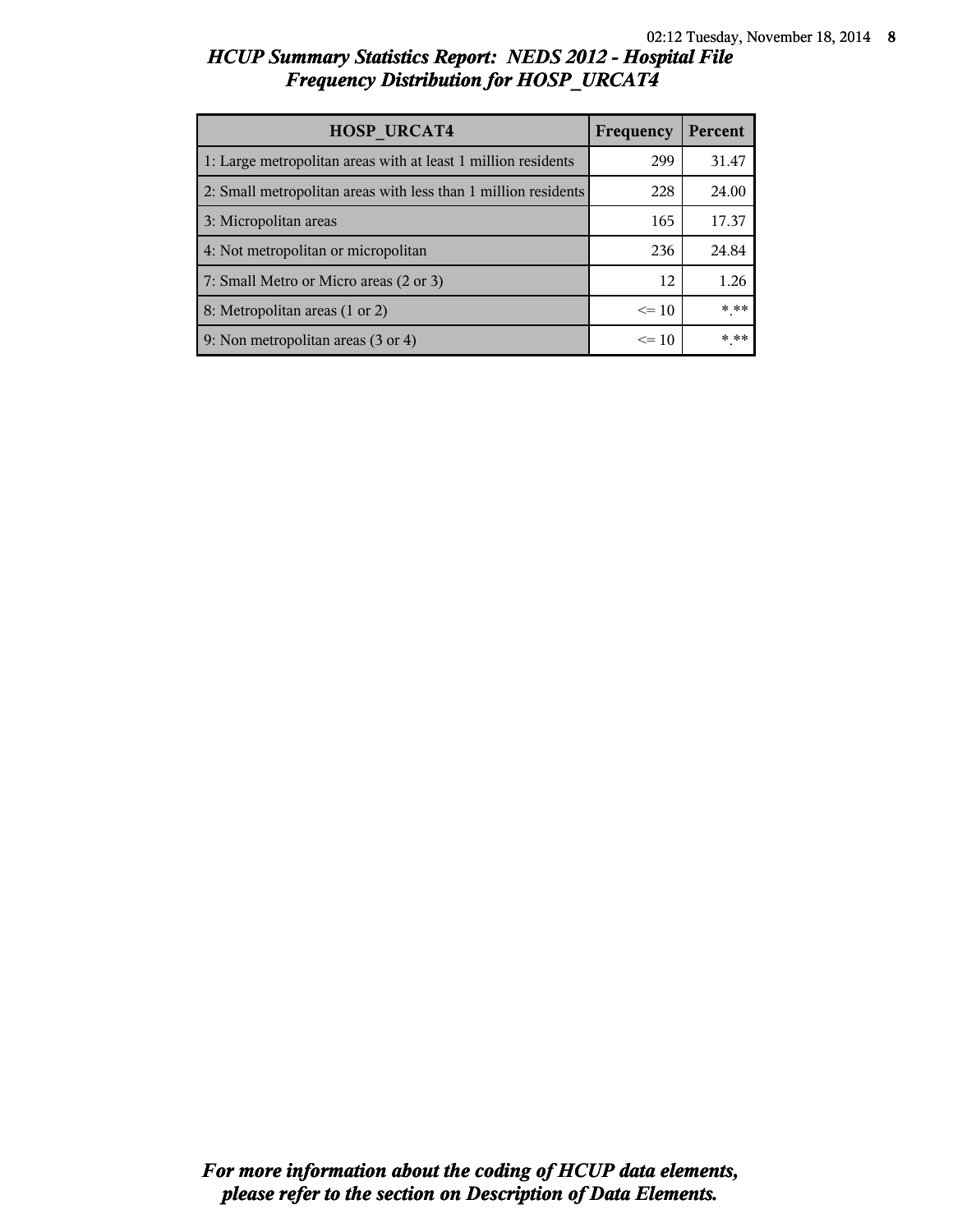## *HCUP Summary Statistics Report: NEDS 2012 - Hospital File Frequency Distribution for HOSP\_UR\_TEACH*

| <b>HOSP UR TEACH</b>        | Frequency | Percent |
|-----------------------------|-----------|---------|
| 0: Metropolitan nonteaching | 365       | 38.42   |
| 1: Metropolitan teaching    | 181       | 19.05   |
| 2: Non-metropolitan         | 404       | 42.53   |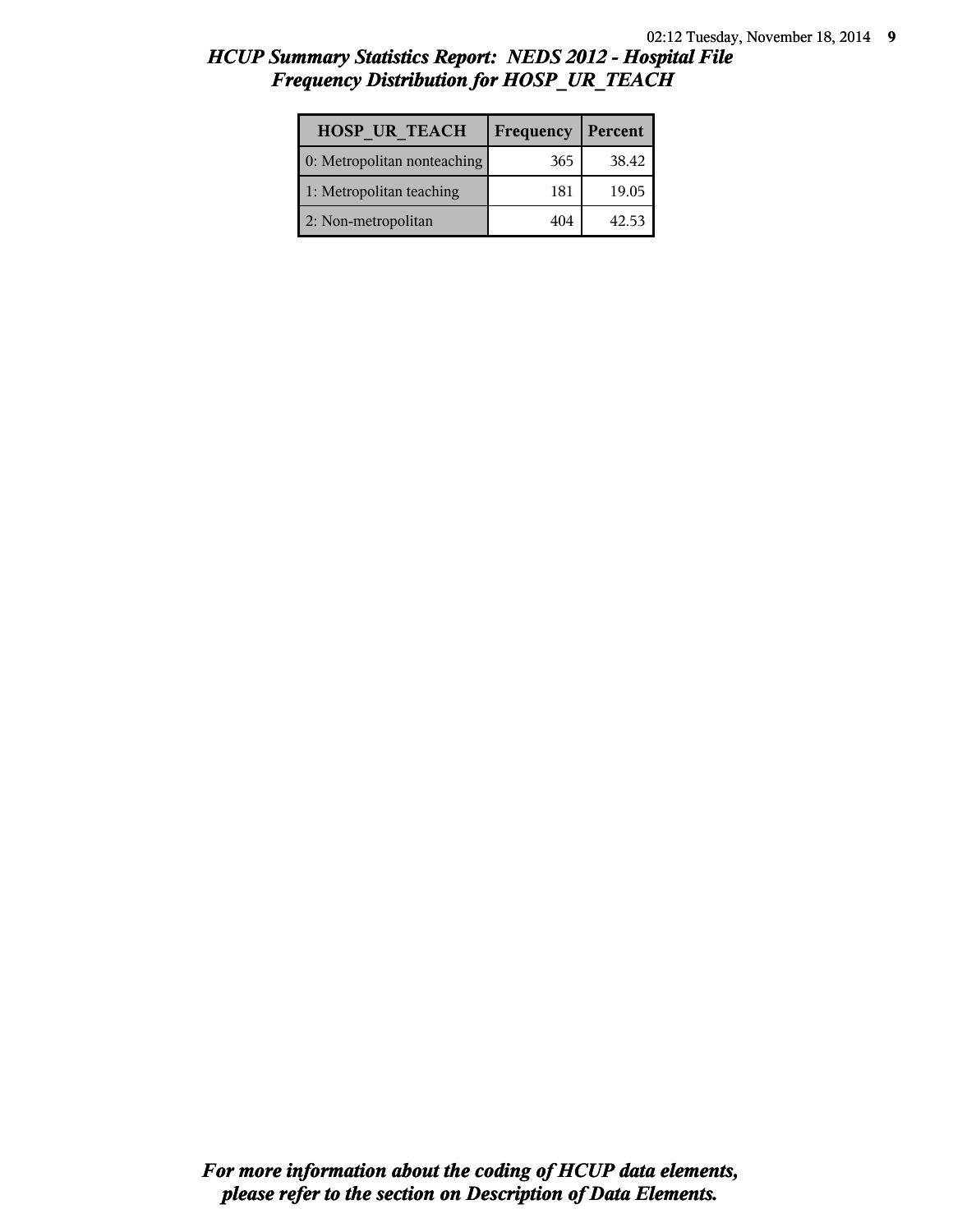## *HCUP Summary Statistics Report: NEDS 2012 - Hospital File Frequency Distribution for N\_DISC\_U*

|           | N DISC U   Frequency   Percent |        |
|-----------|--------------------------------|--------|
| Non-blank | 950                            | 100.00 |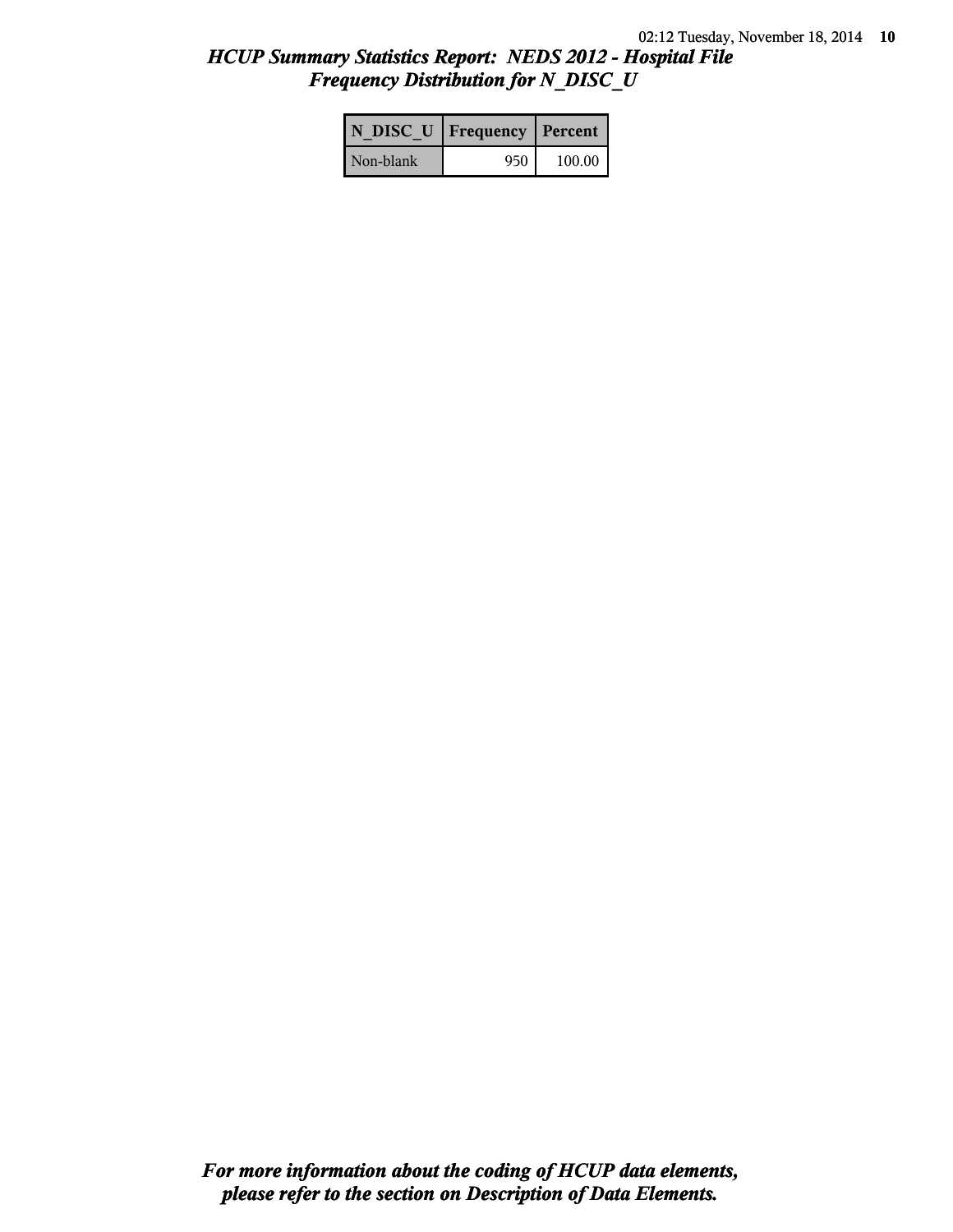## *HCUP Summary Statistics Report: NEDS 2012 - Hospital File Frequency Distribution for N\_HOSP\_U*

| N HOSP U   Frequency   Percent |     |        |
|--------------------------------|-----|--------|
| Non-blank                      | 950 | 100.00 |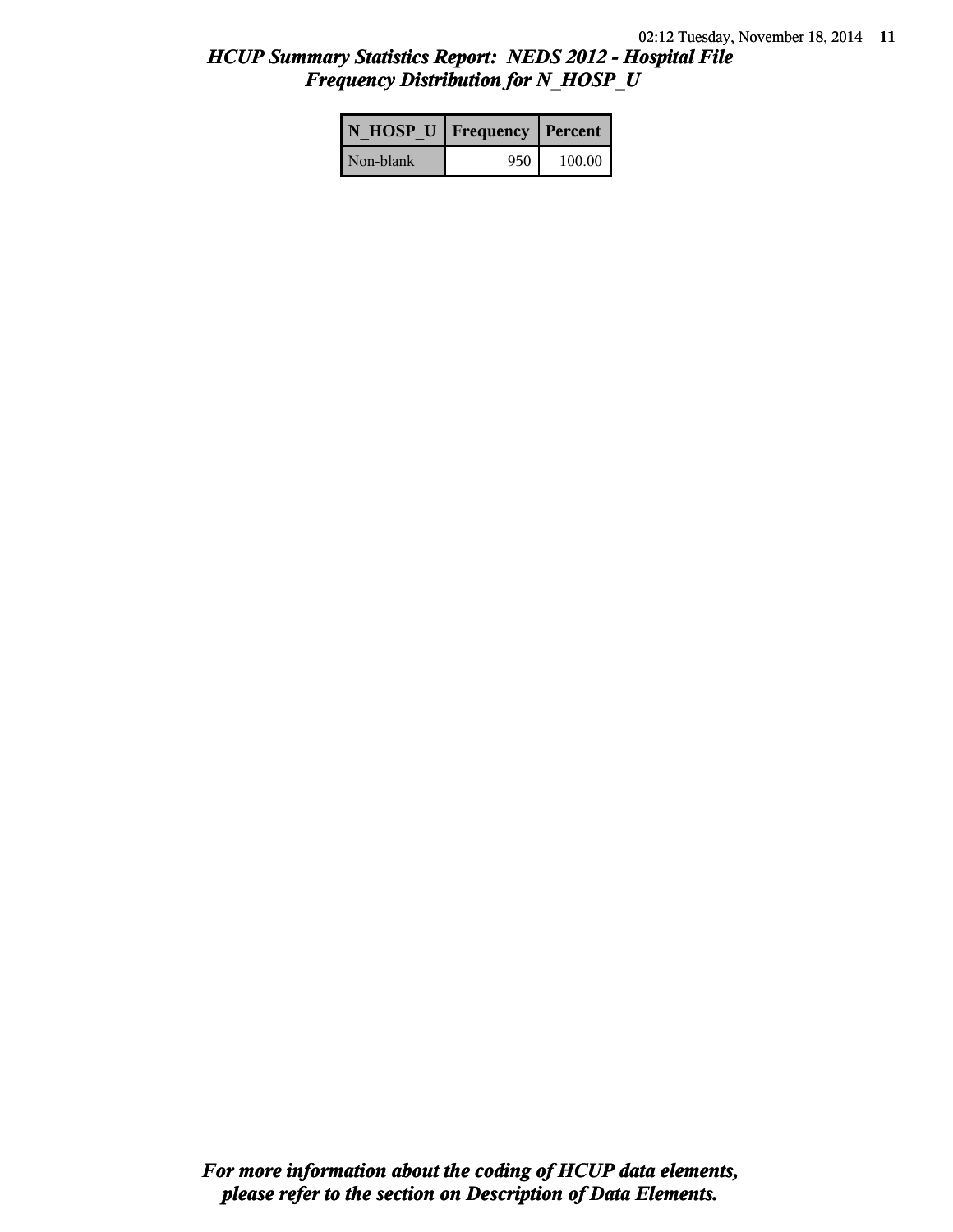## *HCUP Summary Statistics Report: NEDS 2012 - Hospital File Frequency Distribution for S\_DISC\_U*

| S DISC U   Frequency   Percent |      |        |
|--------------------------------|------|--------|
| Non-blank                      | 950- | 100.00 |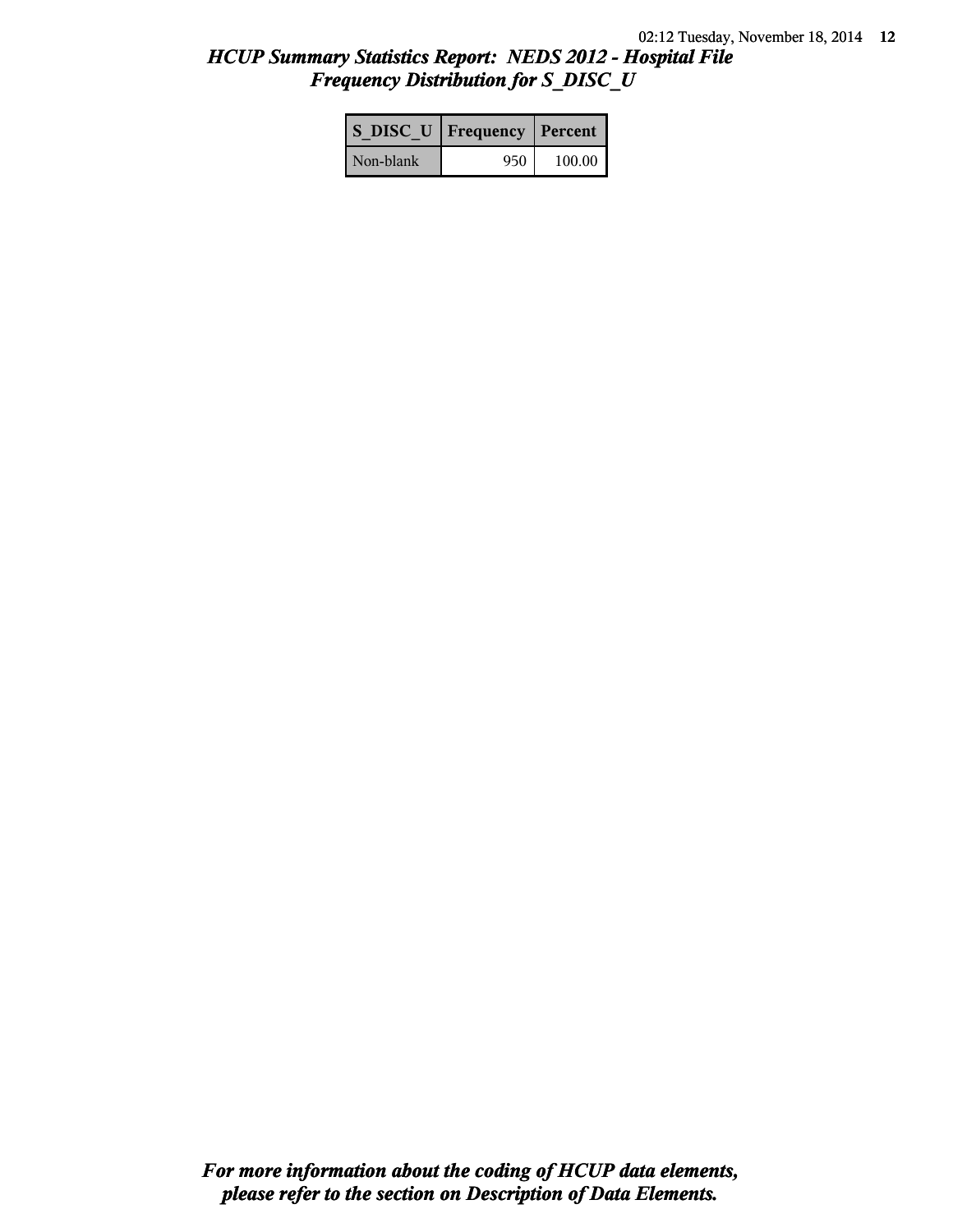## *HCUP Summary Statistics Report: NEDS 2012 - Hospital File Frequency Distribution for S\_HOSP\_U*

| S HOSP U   Frequency   Percent |     |          |
|--------------------------------|-----|----------|
| Non-blank                      | 950 | $100.00$ |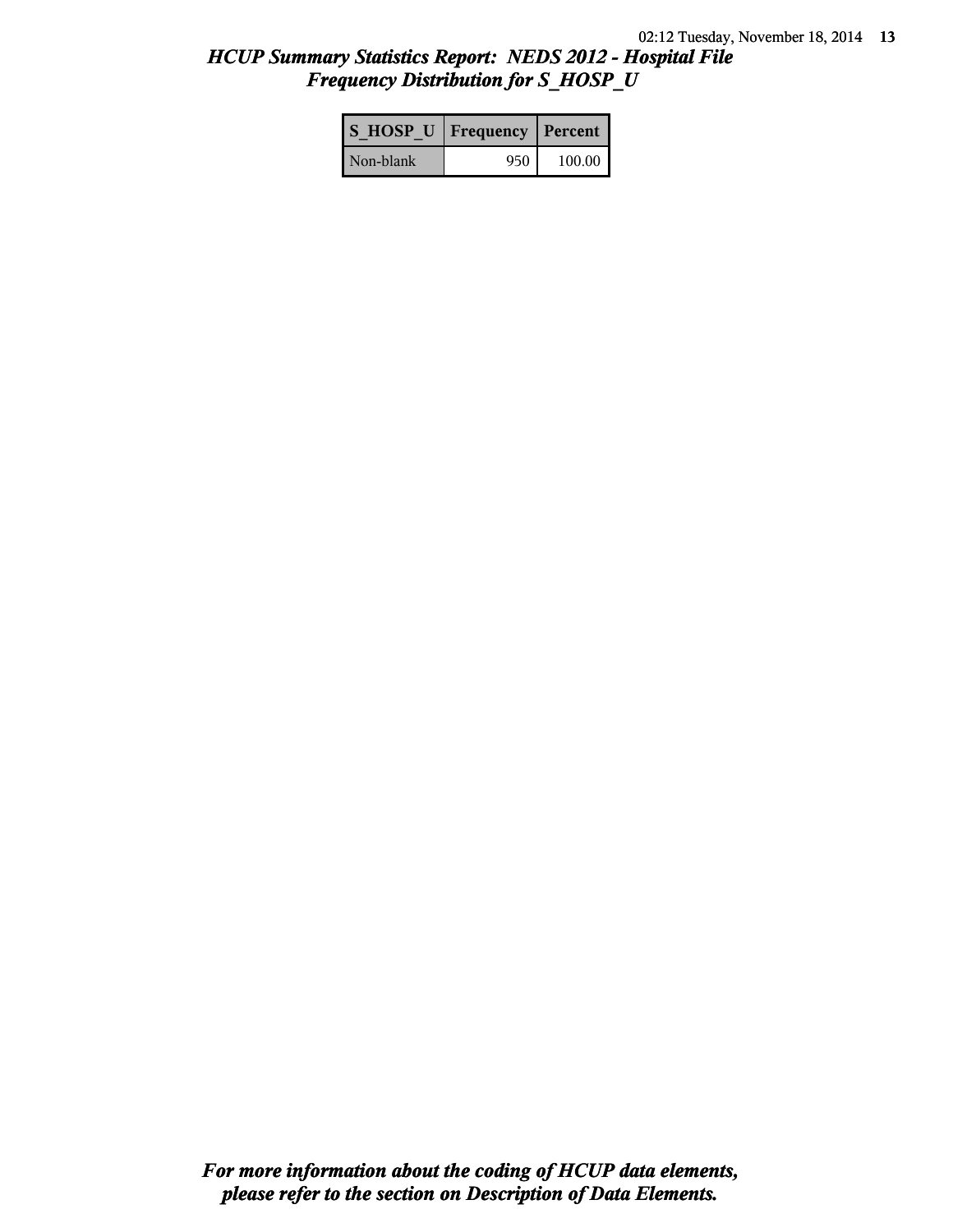## *HCUP Summary Statistics Report: NEDS 2012 - Hospital File Frequency Distribution for TOTAL\_EDVISITS*

| <b>TOTAL EDVISITS Frequency Percent</b> |     |        |
|-----------------------------------------|-----|--------|
| Non-blank                               | 950 | 100.00 |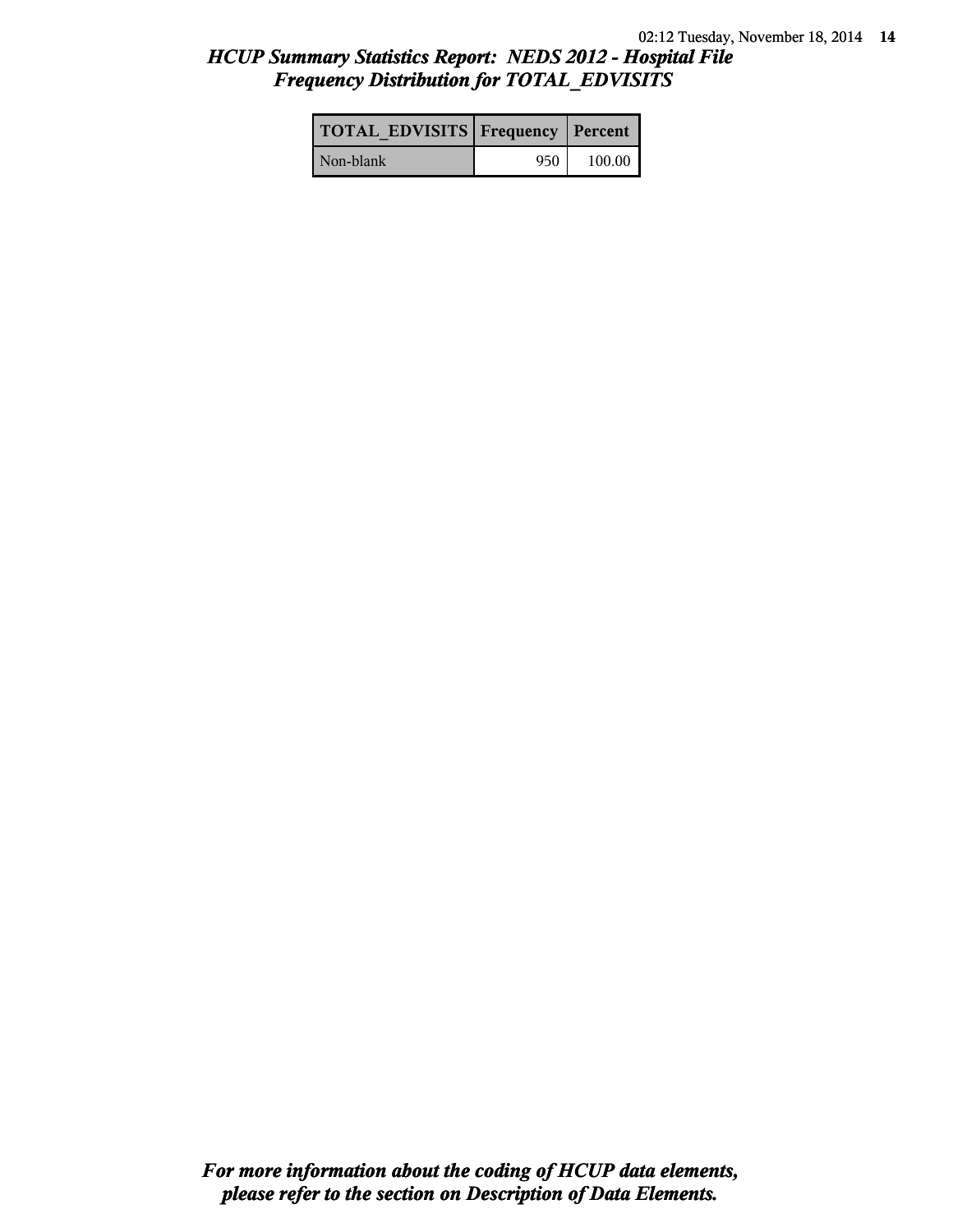# *HCUP Summary Statistics Report: NEDS 2012 - Hospital File Frequency Distribution for YEAR*

|      | <b>YEAR</b> Frequency | Percent |  |
|------|-----------------------|---------|--|
| 2012 | 950                   | 100.00  |  |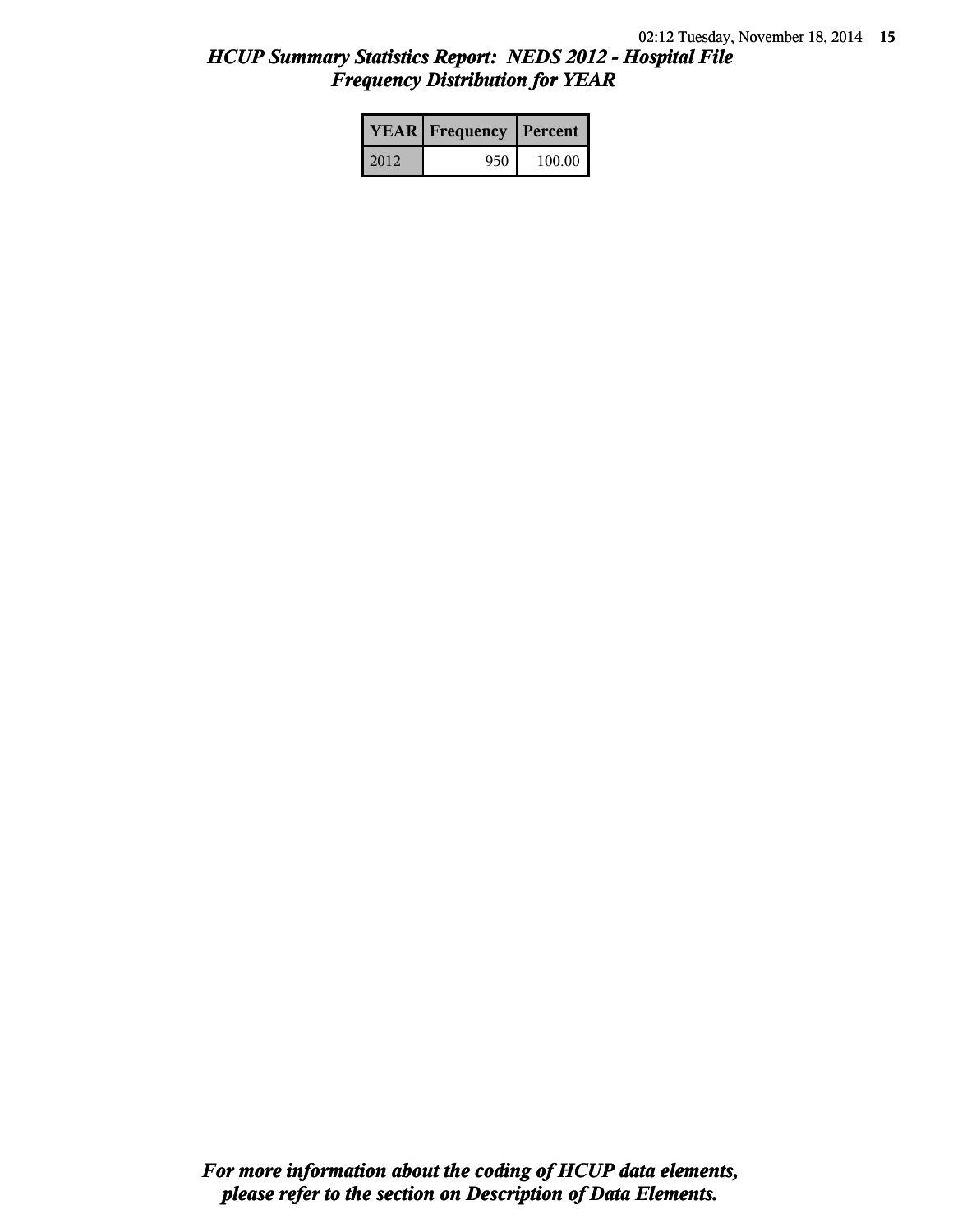| <b>Moments</b>         |            |                         |            |  |
|------------------------|------------|-------------------------|------------|--|
| N                      | 950        | <b>Sum Weights</b>      |            |  |
| Mean                   | 4.73937722 | <b>Sum Observations</b> | 4502.40836 |  |
| <b>Std Deviation</b>   | 1.57439485 | Variance                | 2.47871913 |  |
| <b>Skewness</b>        | 2.22717862 | <b>Kurtosis</b>         | 14.0400439 |  |
| <b>Uncorrected SS</b>  | 23690.9161 | <b>Corrected SS</b>     | 2352.30445 |  |
| <b>Coeff Variation</b> | 33.2194458 | <b>Std Error Mean</b>   | 0.05108011 |  |

#### *Variable: DISCWT (Weight to ED Visits in AHA universe)*

| <b>Basic Statistical Measures</b> |          |                            |          |
|-----------------------------------|----------|----------------------------|----------|
| Location<br><b>Variability</b>    |          |                            |          |
| Mean                              | 4.739377 | <b>Std Deviation</b>       | 1.57439  |
| <b>Median</b>                     | 4.373774 | <b>Variance</b>            | 2.47872  |
| Mode                              | 6.932897 | Range                      | 17.51668 |
|                                   |          | <b>Interquartile Range</b> | 1.95603  |

| Tests for Location: Mu0=0 |                             |          |                    |         |  |  |
|---------------------------|-----------------------------|----------|--------------------|---------|--|--|
| <b>Test</b>               | <b>Statistic</b><br>p Value |          |                    |         |  |  |
| Student's t               | 92.78322                    |          | Pr> t              | < 0.001 |  |  |
| <b>Sign</b>               | M                           |          | 475   $Pr \ge  M $ | < 0001  |  |  |
| Signed Rank               | <b>S</b>                    | 225862.5 | $ Pr \geq  S $     | < 0001  |  |  |

| <b>Quantiles (Definition 5)</b> |                 |  |
|---------------------------------|-----------------|--|
| Quantile                        | <b>Estimate</b> |  |
| 100% Max                        | 18.16790        |  |
| 99%                             | 8.24393         |  |
| 95%                             | 7.64711         |  |
| 90%                             | 6.93290         |  |
| 75% Q3                          | 5.77658         |  |
| 50% Median                      | 4.37377         |  |
| 25% Q1                          | 3.82054         |  |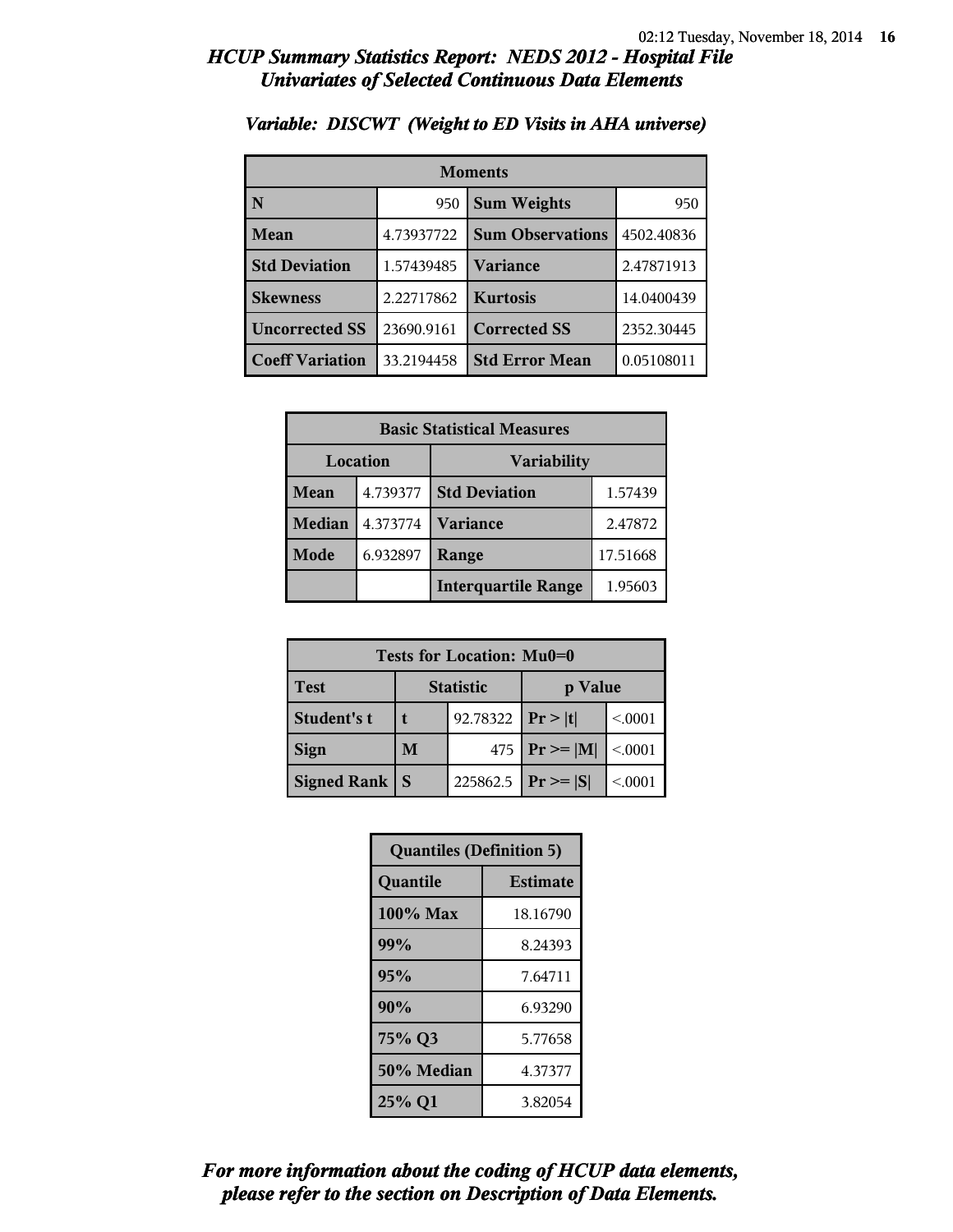| <b>Quantiles (Definition 5)</b> |         |  |
|---------------------------------|---------|--|
| <b>Estimate</b><br>Quantile     |         |  |
| 10%                             | 3.10168 |  |
| 5%                              | 2.79836 |  |
| 1%                              | 2.45030 |  |
| $0\%$ Min                       | 0.65122 |  |

*Variable: DISCWT (Weight to ED Visits in AHA universe)*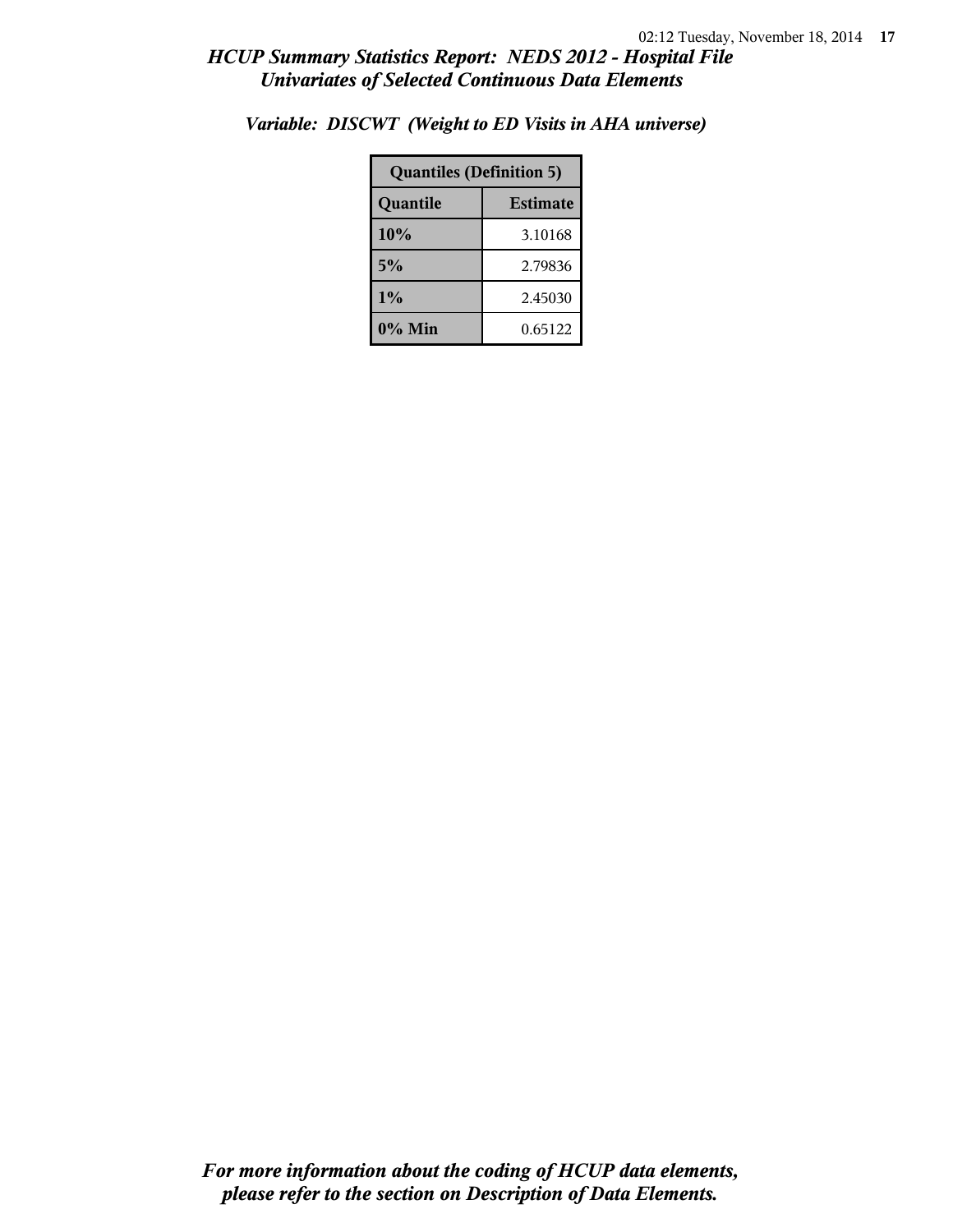| <b>Moments</b>         |            |                         |            |
|------------------------|------------|-------------------------|------------|
| N                      | 950        | <b>Sum Weights</b>      | 950        |
| Mean                   | 4.88       | <b>Sum Observations</b> | 4636       |
| <b>Std Deviation</b>   | 0.72215392 | Variance                | 0.52150628 |
| <b>Skewness</b>        | 9.82580689 | <b>Kurtosis</b>         | 157.149964 |
| <b>Uncorrected SS</b>  | 23118.5895 | <b>Corrected SS</b>     | 494.909462 |
| <b>Coeff Variation</b> | 14.798236  | <b>Std Error Mean</b>   | 0.02342977 |

### *Variable: HOSPWT (Weight to hospitals in AHA universe)*

| <b>Basic Statistical Measures</b> |          |                            |         |
|-----------------------------------|----------|----------------------------|---------|
| Location<br><b>Variability</b>    |          |                            |         |
| Mean                              | 4.880000 | <b>Std Deviation</b>       | 0.72215 |
| <b>Median</b>                     | 4.906250 | <b>Variance</b>            | 0.52151 |
| Mode                              | 5.000000 | 15.50000<br>Range          |         |
|                                   |          | <b>Interquartile Range</b> | 0.14336 |

| Tests for Location: Mu0=0 |                             |          |                    |         |
|---------------------------|-----------------------------|----------|--------------------|---------|
| Test                      | <b>Statistic</b><br>p Value |          |                    |         |
| Student's t               | 208.2821                    |          | Pr >  t            | < 0001  |
| <b>Sign</b>               | M                           |          | 475   $Pr \ge  M $ | < 0.001 |
| <b>Signed Rank</b>        | <b>S</b>                    | 225862.5 | $ Pr \ge  S $      | < 0001  |

| <b>Quantiles (Definition 5)</b> |                 |  |
|---------------------------------|-----------------|--|
| Quantile                        | <b>Estimate</b> |  |
| 100% Max                        | 16.50000        |  |
| 99%                             | 5.94118         |  |
| 95%                             | 5.00000         |  |
| 90%                             | 5.00000         |  |
| 75% Q3                          | 4.96154         |  |
| 50% Median                      | 4.90625         |  |
| 25% Q1                          | 4.81818         |  |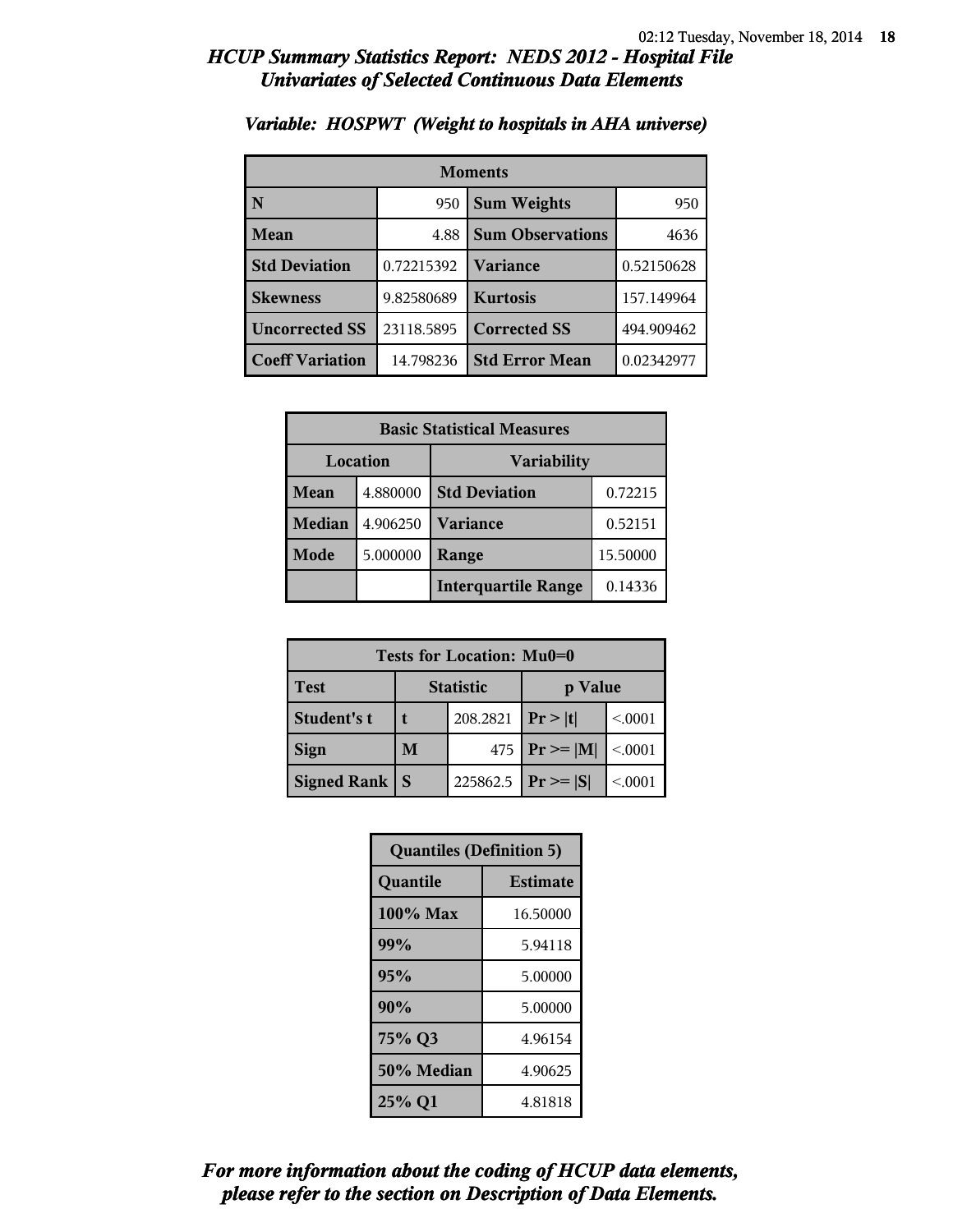| <b>Quantiles (Definition 5)</b> |         |  |
|---------------------------------|---------|--|
| Quantile<br><b>Estimate</b>     |         |  |
| 10%<br>4.60000                  |         |  |
| 5%<br>4.40000                   |         |  |
| 1%                              | 3.00000 |  |
| 0% Min                          | 1.00000 |  |

*Variable: HOSPWT (Weight to hospitals in AHA universe)*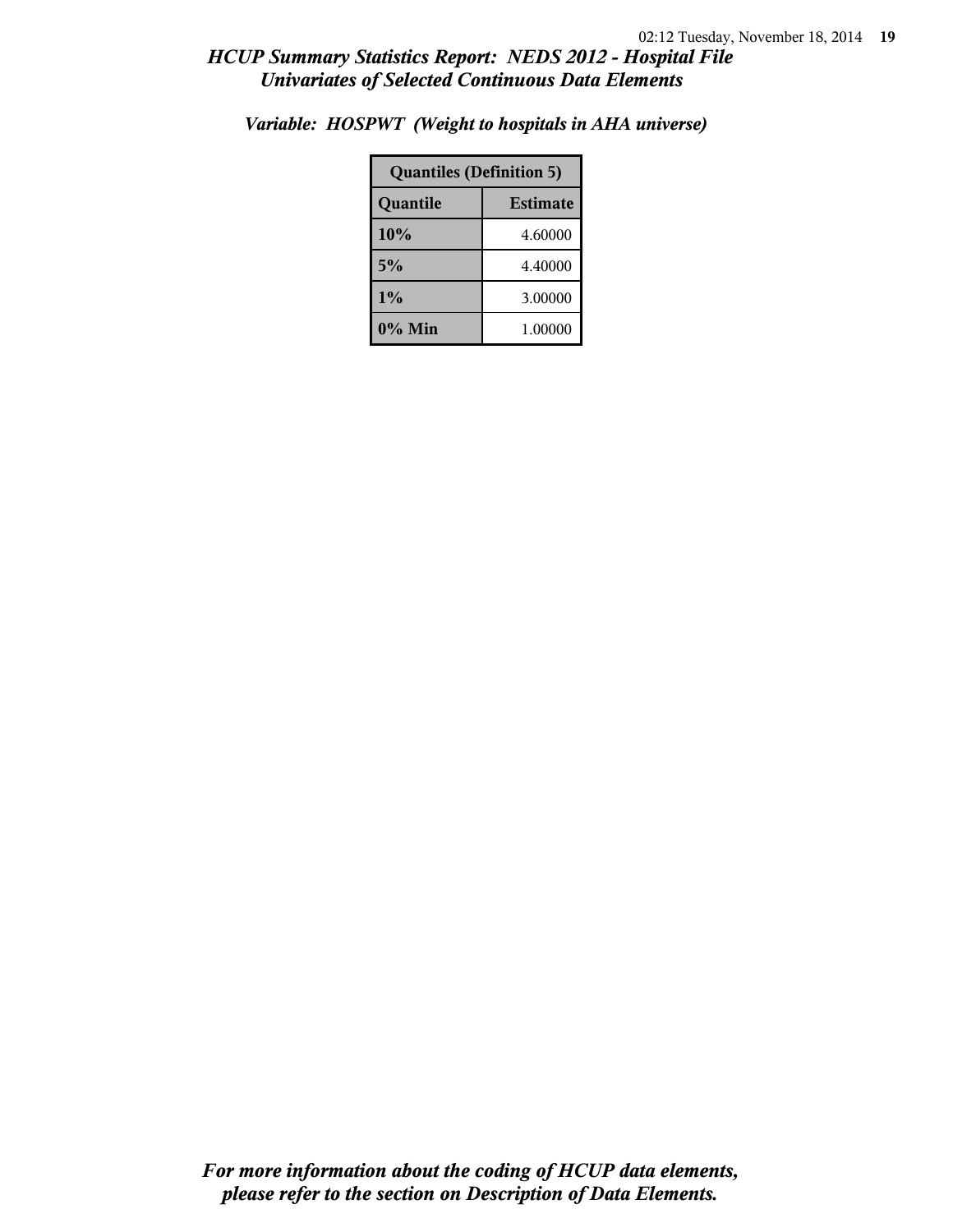| <b>Moments</b>         |            |                         |              |  |
|------------------------|------------|-------------------------|--------------|--|
| N                      | 950        | <b>Sum Weights</b>      | 950          |  |
| Mean                   | 2285437.19 | <b>Sum Observations</b> | 2171165329   |  |
| <b>Std Deviation</b>   | 1452546.12 | <b>Variance</b>         | 2.10989E12   |  |
| <b>Skewness</b>        | 0.69281972 | <b>Kurtosis</b>         | $-0.4054104$ |  |
| <b>Uncorrected SS</b>  | 6.96435E15 | <b>Corrected SS</b>     | 2.00229E15   |  |
| <b>Coeff Variation</b> | 63.5565977 | <b>Std Error Mean</b>   | 47126.8191   |  |

#### *Variable: N\_DISC\_U (Number of AHA universe ED visits in NEDS\_STRATUM)*

| <b>Basic Statistical Measures</b> |         |                                 |            |  |
|-----------------------------------|---------|---------------------------------|------------|--|
| Location<br>Variability           |         |                                 |            |  |
| Mean                              | 2285437 | <b>Std Deviation</b><br>1452546 |            |  |
| <b>Median</b>                     | 1954158 | <b>Variance</b>                 | 2.10989E12 |  |
| <b>Mode</b>                       | 1303447 | Range                           | 5787614    |  |
|                                   |         | <b>Interquartile Range</b>      | 2143632    |  |

| Tests for Location: Mu0=0 |                                         |          |                 |         |  |
|---------------------------|-----------------------------------------|----------|-----------------|---------|--|
| <b>Test</b>               | <b>Statistic</b><br>p Value             |          |                 |         |  |
| Student's t               |                                         | 48.49547 | Pr >  t         | < 0001  |  |
| <b>Sign</b>               | M<br>475                                |          | $ Pr \ge =  M $ | < 0.001 |  |
| <b>Signed Rank</b>        | 225862.5<br>$ Pr \ge =  S $<br><b>S</b> |          |                 |         |  |

| <b>Quantiles (Definition 5)</b> |                 |  |
|---------------------------------|-----------------|--|
| Quantile                        | <b>Estimate</b> |  |
| 100% Max                        | 5881536         |  |
| 99%                             | 5881536         |  |
| 95%                             | 5297780         |  |
| 90%                             | 4340814         |  |
| 75% Q3                          | 3347010         |  |
| 50% Median                      | 1954158         |  |
| 25% Q1                          | 1203378         |  |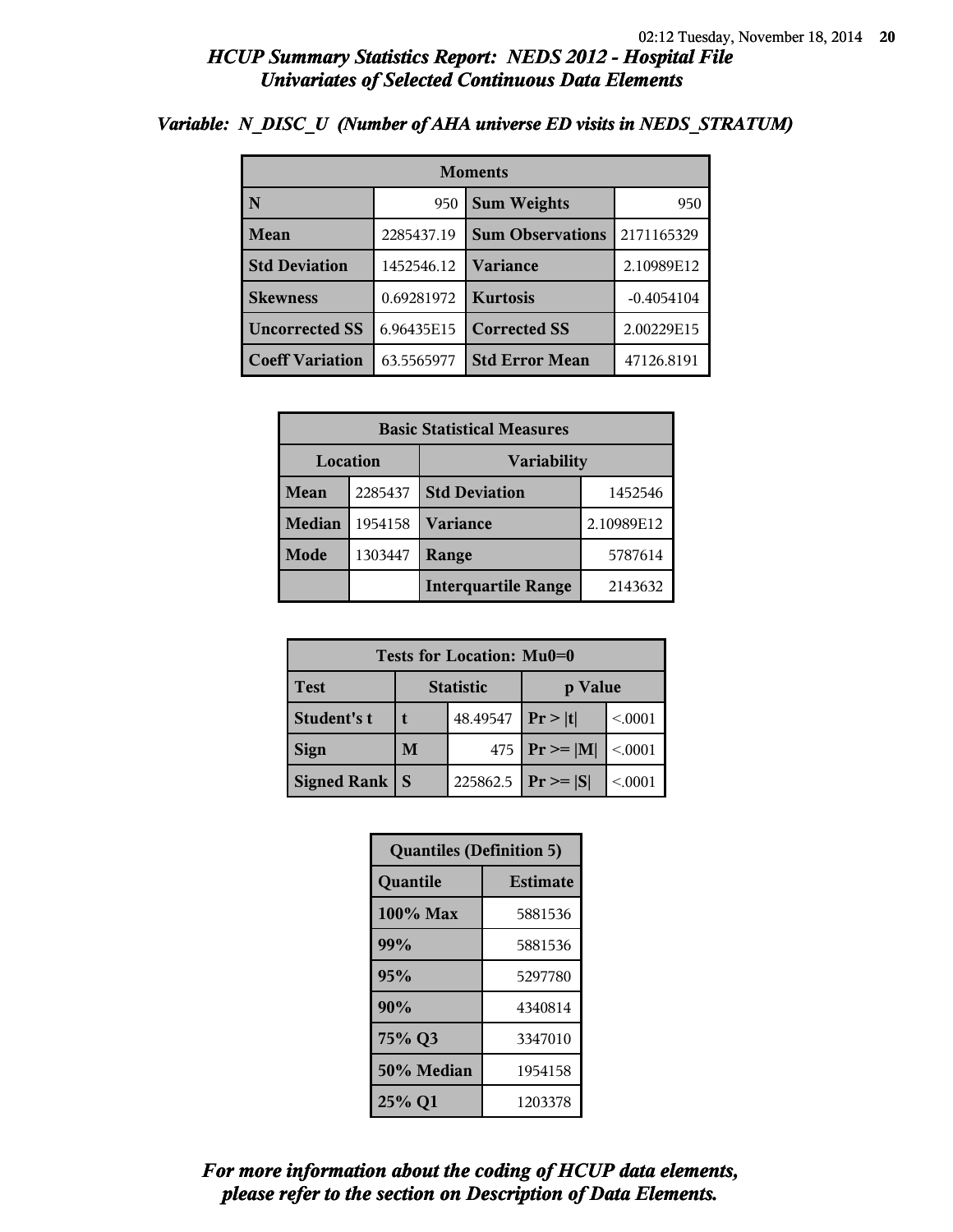*Variable: N\_DISC\_U (Number of AHA universe ED visits in NEDS\_STRATUM)*

| <b>Quantiles (Definition 5)</b> |        |  |
|---------------------------------|--------|--|
| Quantile<br><b>Estimate</b>     |        |  |
| 10%                             | 704257 |  |
| 5%                              | 469270 |  |
| $1\%$                           | 218392 |  |
| $0\%$ Min<br>93922              |        |  |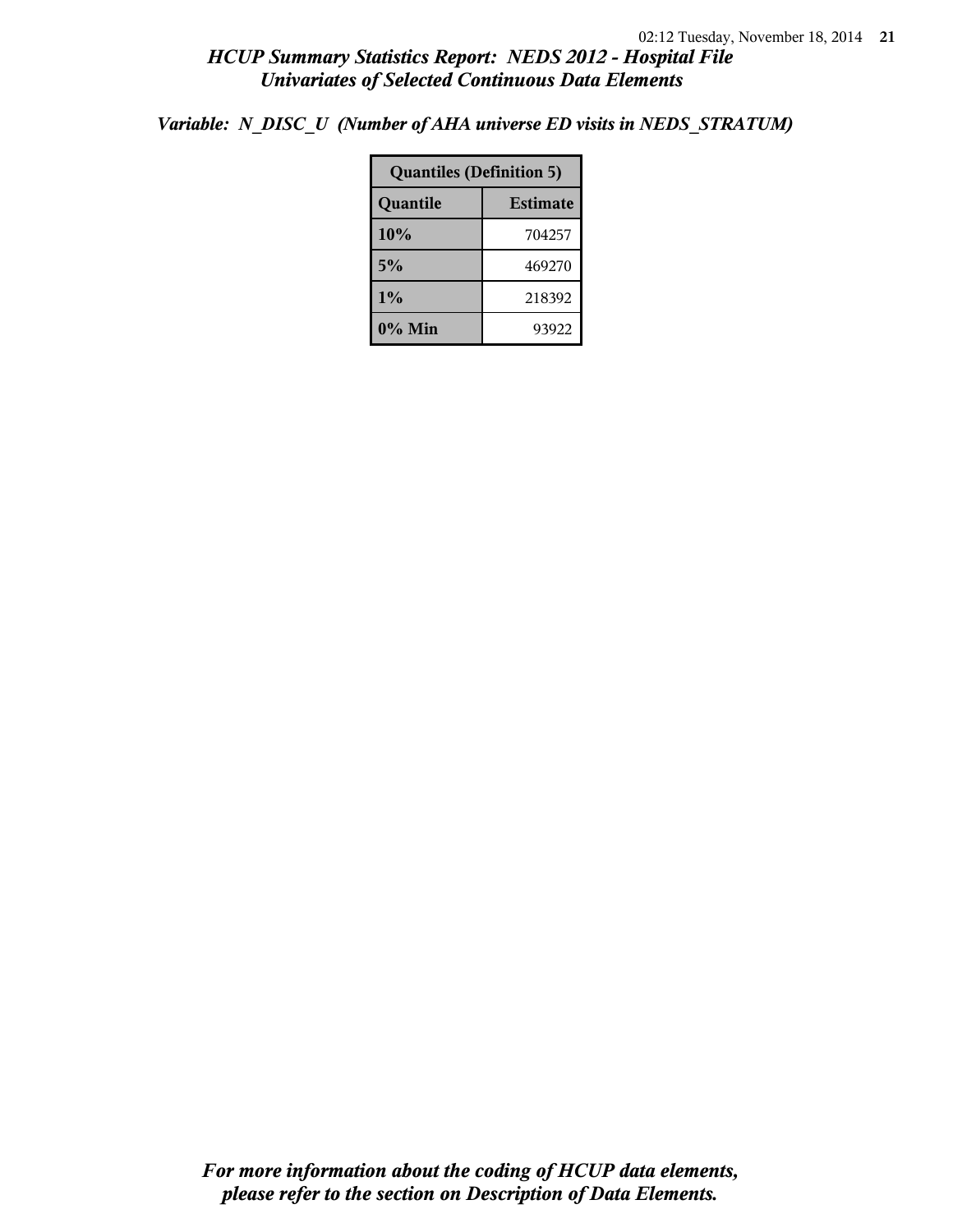| <b>Moments</b>         |            |                         |              |  |
|------------------------|------------|-------------------------|--------------|--|
| N                      | 950        | <b>Sum Weights</b>      | 950          |  |
| Mean                   | 110.490526 | <b>Sum Observations</b> | 104966       |  |
| <b>Std Deviation</b>   | 67.5097574 | Variance                | 4557.56735   |  |
| <b>Skewness</b>        | 0.3685054  | <b>Kurtosis</b>         | $-0.8091806$ |  |
| <b>Uncorrected SS</b>  | 15922880   | <b>Corrected SS</b>     | 4325131.41   |  |
| <b>Coeff Variation</b> | 61.1000415 | <b>Std Error Mean</b>   | 2.19030576   |  |

#### *Variable: N\_HOSP\_U (Number of AHA universe hospitals in NEDS\_STRATUM)*

| <b>Basic Statistical Measures</b>     |          |                            |           |  |
|---------------------------------------|----------|----------------------------|-----------|--|
| <b>Location</b><br><b>Variability</b> |          |                            |           |  |
| Mean                                  | 110.4905 | <b>Std Deviation</b>       | 67.50976  |  |
| <b>Median</b>                         | 101.0000 | <b>Variance</b>            | 4558      |  |
| Mode                                  | 252.0000 | Range                      | 250.00000 |  |
|                                       |          | <b>Interquartile Range</b> | 124.00000 |  |

| Tests for Location: Mu0=0 |                             |               |                    |         |  |
|---------------------------|-----------------------------|---------------|--------------------|---------|--|
| <b>Test</b>               | <b>Statistic</b><br>p Value |               |                    |         |  |
| Student's t               | 50.44525                    |               | Pr >  t            | < 0001  |  |
| <b>Sign</b>               | M                           |               | 475   $Pr \ge  M $ | < 0.001 |  |
| <b>Signed Rank</b>        | S                           | $ Pr \ge  S $ | < 0001             |         |  |

| <b>Quantiles (Definition 5)</b> |                 |  |
|---------------------------------|-----------------|--|
| Quantile                        | <b>Estimate</b> |  |
| 100% Max                        | 252             |  |
| 99%                             | 252             |  |
| 95%                             | 252             |  |
| 90%                             | 191             |  |
| 75% Q3                          | 177             |  |
| 50% Median                      | 101             |  |
| 25% Q1                          | 53              |  |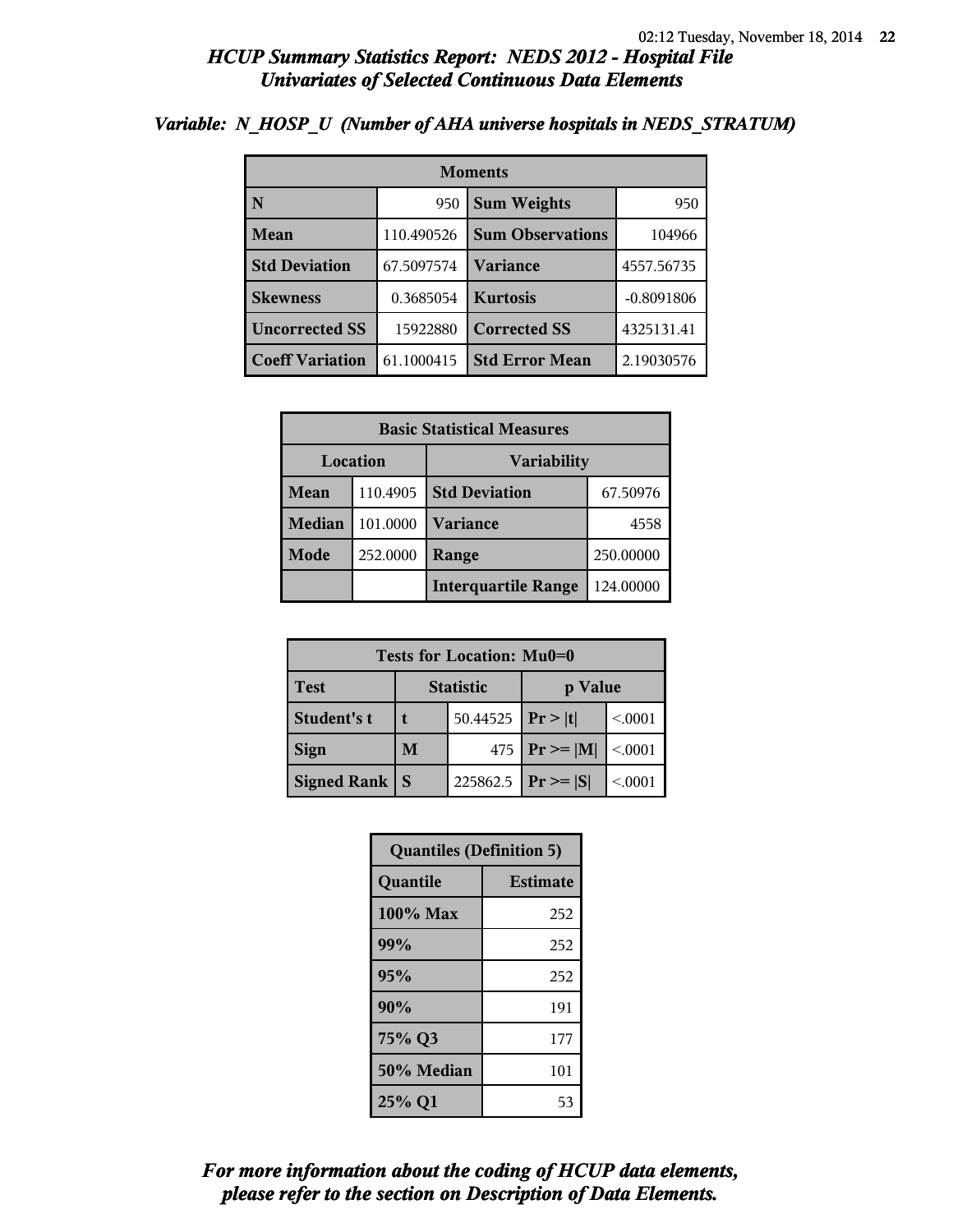*Variable: N\_HOSP\_U (Number of AHA universe hospitals in NEDS\_STRATUM)*

| <b>Quantiles (Definition 5)</b> |    |  |
|---------------------------------|----|--|
| <b>Estimate</b><br>Quantile     |    |  |
| 10%                             | 24 |  |
| 5%                              | 16 |  |
| $1\%$                           |    |  |
| 0% Min                          |    |  |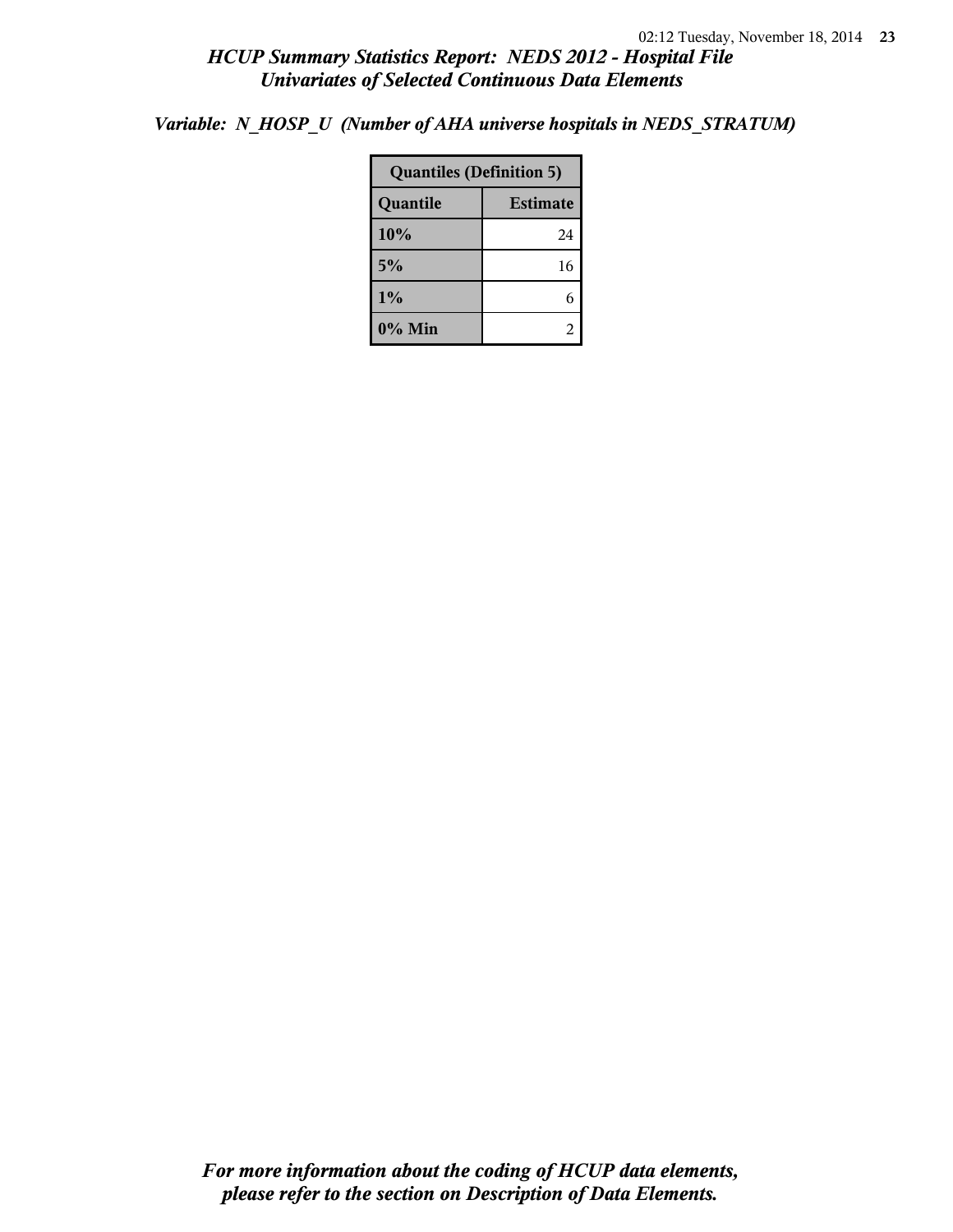| <b>Moments</b>         |            |                         |            |  |
|------------------------|------------|-------------------------|------------|--|
| N                      | 950        | <b>Sum Weights</b>      | 950        |  |
| Mean                   | 544345.528 | <b>Sum Observations</b> | 517128252  |  |
| <b>Std Deviation</b>   | 399427.486 | Variance                | 1.59542E11 |  |
| <b>Skewness</b>        | 0.92414509 | <b>Kurtosis</b>         | 0.04834816 |  |
| <b>Uncorrected SS</b>  | 4.32902E14 | <b>Corrected SS</b>     | 1.51406E14 |  |
| <b>Coeff Variation</b> | 73.3775635 | <b>Std Error Mean</b>   | 12959.1389 |  |

### *Variable: S\_DISC\_U (Number of sample discharges in NEDS\_STRATUM)*

| <b>Basic Statistical Measures</b> |          |                            |            |  |
|-----------------------------------|----------|----------------------------|------------|--|
|                                   | Location | <b>Variability</b>         |            |  |
| <b>Mean</b>                       | 544345.5 | <b>Std Deviation</b>       | 399427     |  |
| <b>Median</b>                     | 418492.0 | <b>Variance</b>            | 1.59542E11 |  |
| Mode                              | 188009.0 | Range                      | 1519528    |  |
|                                   |          | <b>Interquartile Range</b> | 586073     |  |

| Tests for Location: Mu0=0 |                             |          |                    |         |  |
|---------------------------|-----------------------------|----------|--------------------|---------|--|
| <b>Test</b>               | <b>Statistic</b><br>p Value |          |                    |         |  |
| Student's t               | 42.00476                    |          | Pr >  t            | < 0.001 |  |
| <b>Sign</b>               | M                           |          | 475   $Pr \ge  M $ | < 0.001 |  |
| <b>Signed Rank</b>        | <sub>S</sub>                | 225862.5 | $ Pr\rangle =  S $ | < 0001  |  |

| <b>Quantiles (Definition 5)</b> |                 |  |
|---------------------------------|-----------------|--|
| Quantile                        | <b>Estimate</b> |  |
| 100% Max                        | 1539450         |  |
| 99%                             | 1539450         |  |
| 95%                             | 1466823         |  |
| 90%                             | 1109940         |  |
| 75% Q3                          | 777741          |  |
| 50% Median                      | 418492          |  |
| 25% Q1                          | 191668          |  |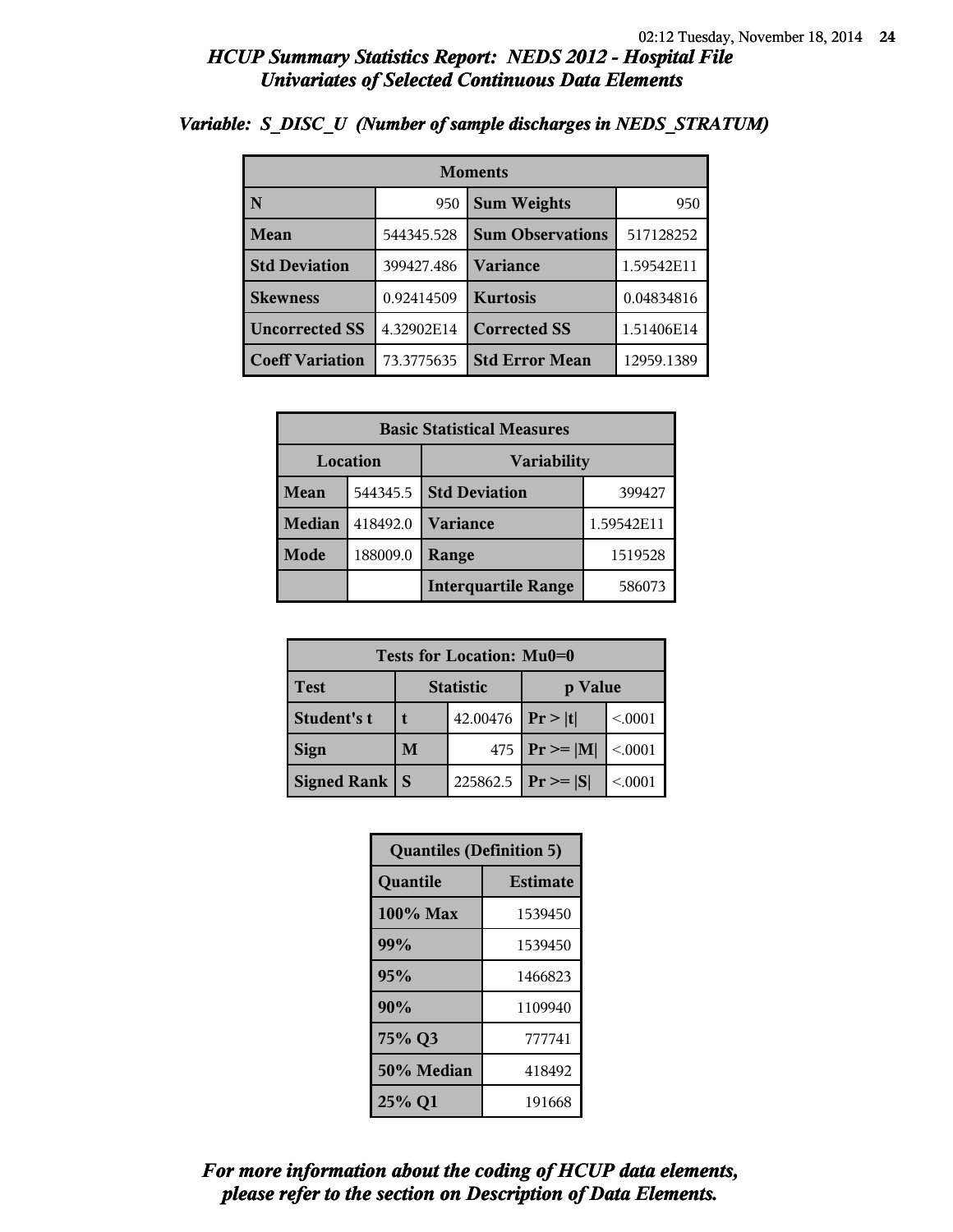|  |  | Variable: S_DISC_U (Number of sample discharges in NEDS_STRATUM) |  |
|--|--|------------------------------------------------------------------|--|
|--|--|------------------------------------------------------------------|--|

| <b>Quantiles (Definition 5)</b> |                 |  |
|---------------------------------|-----------------|--|
| Quantile                        | <b>Estimate</b> |  |
| 10%                             | 124829          |  |
| 5%                              | 97859           |  |
| 1%                              | 58499           |  |
| $0\%$ Min                       | 19922           |  |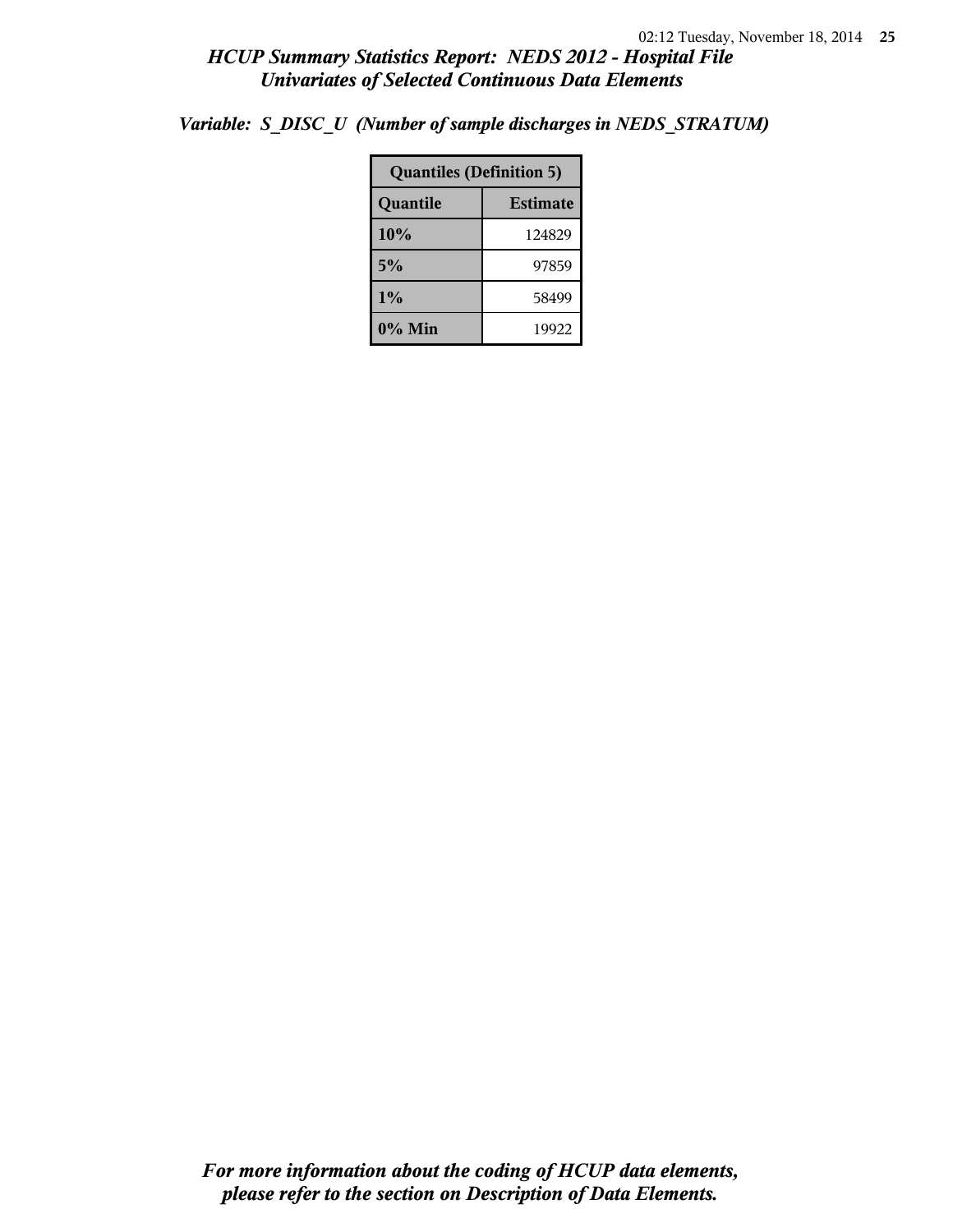| <b>Moments</b>         |            |                         |              |  |
|------------------------|------------|-------------------------|--------------|--|
| l N                    | 950        | <b>Sum Weights</b>      | 950          |  |
| Mean                   | 22.4568421 | <b>Sum Observations</b> | 21334        |  |
| <b>Std Deviation</b>   | 13.5463817 | Variance                | 183.504458   |  |
| <b>Skewness</b>        | 0.37370727 | <b>Kurtosis</b>         | $-0.8014997$ |  |
| <b>Uncorrected SS</b>  | 653240     | <b>Corrected SS</b>     | 174145.731   |  |
| <b>Coeff Variation</b> | 60.3218461 | <b>Std Error Mean</b>   | 0.43950266   |  |

### *Variable: S\_HOSP\_U (Number of sample hospitals in NEDS\_STRATUM)*

| <b>Basic Statistical Measures</b> |          |                            |           |  |
|-----------------------------------|----------|----------------------------|-----------|--|
|                                   | Location | <b>Variability</b>         |           |  |
| Mean                              | 22.45684 | <b>Std Deviation</b>       | 13.54638  |  |
| <b>Median</b>                     | 20.00000 | <b>Variance</b>            | 183.50446 |  |
| Mode                              | 36.00000 | Range                      | 49.00000  |  |
|                                   |          | <b>Interquartile Range</b> | 25.00000  |  |

| Tests for Location: Mu0=0 |                             |          |                    |         |  |
|---------------------------|-----------------------------|----------|--------------------|---------|--|
| <b>Test</b>               | <b>Statistic</b><br>p Value |          |                    |         |  |
| Student's t               | 51.09603                    |          | Pr >  t            | < 0001  |  |
| <b>Sign</b>               | M                           |          | 475   $Pr \ge  M $ | < 0.001 |  |
| <b>Signed Rank</b>        | S                           | 225862.5 | $ Pr \ge  S $      | < 0001  |  |

| <b>Quantiles (Definition 5)</b> |                 |  |
|---------------------------------|-----------------|--|
| Quantile                        | <b>Estimate</b> |  |
| 100% Max                        | 51              |  |
| 99%                             | 51              |  |
| 95%                             | 51              |  |
| 90%                             | 39              |  |
| 75% Q3                          | 36              |  |
| 50% Median                      | 20              |  |
| 25% Q1                          | 11              |  |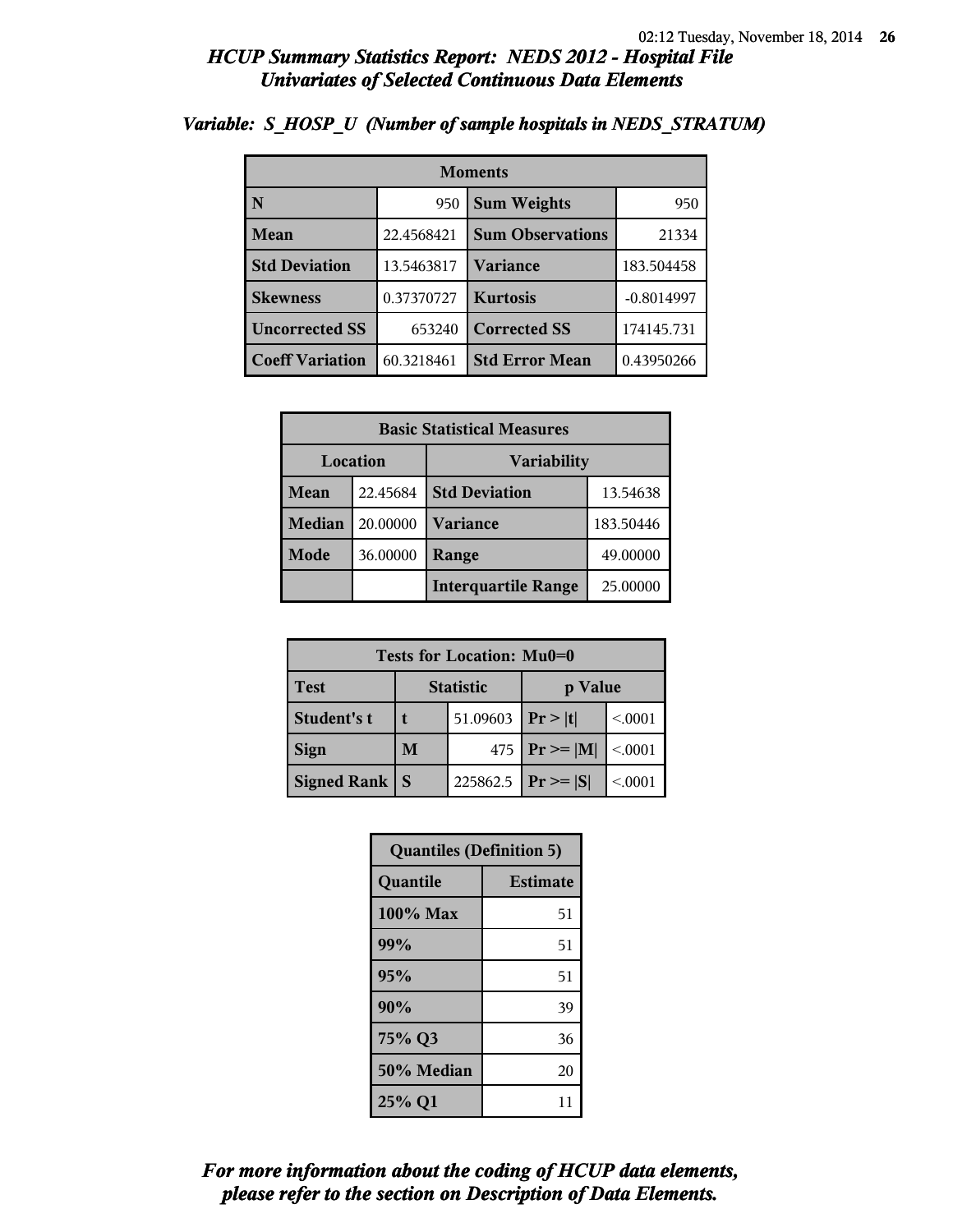*Variable: S\_HOSP\_U (Number of sample hospitals in NEDS\_STRATUM)*

| <b>Quantiles (Definition 5)</b> |                 |  |
|---------------------------------|-----------------|--|
| Quantile                        | <b>Estimate</b> |  |
| 10%                             | 5               |  |
| 5%                              |                 |  |
| 1%                              | 2               |  |
| 0% Min                          |                 |  |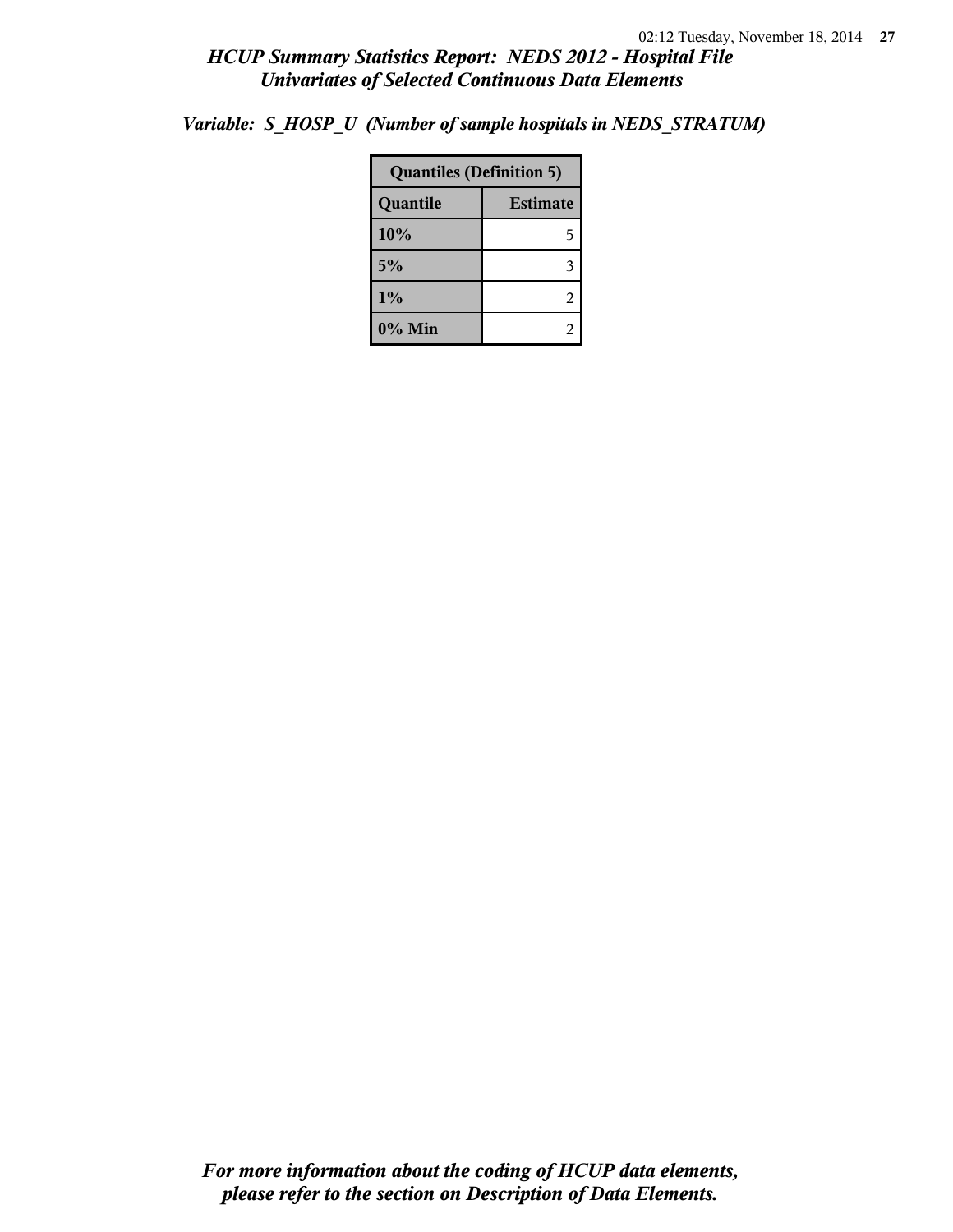#### *Variable: TOTAL\_EDVISITS (Total number of ED visits from this hospital in the NEDS)*

| <b>Moments</b>         |            |                         |            |  |
|------------------------|------------|-------------------------|------------|--|
| N                      | 950        | <b>Sum Weights</b>      | 950        |  |
| Mean                   | 32727.3895 | <b>Sum Observations</b> | 31091020   |  |
| <b>Std Deviation</b>   | 33763.7857 | <b>Variance</b>         | 1139993228 |  |
| <b>Skewness</b>        | 3.40324772 | <b>Kurtosis</b>         | 27.1443836 |  |
| <b>Uncorrected SS</b>  | 2.09938E12 | <b>Corrected SS</b>     | 1.08185E12 |  |
| <b>Coeff Variation</b> | 103.166755 | <b>Std Error Mean</b>   | 1095.44186 |  |

| <b>Basic Statistical Measures</b> |          |                            |            |
|-----------------------------------|----------|----------------------------|------------|
| Location                          |          | Variability                |            |
| Mean                              | 32727.39 | <b>Std Deviation</b>       | 33764      |
| <b>Median</b>                     | 24491.00 | <b>Variance</b>            | 1139993228 |
| Mode                              | 2473.00  | Range                      | 440497     |
|                                   |          | <b>Interquartile Range</b> | 37809      |

*Note: The mode displayed is the smallest of 4 modes with a count of 2.*

| <b>Tests for Location: Mu0=0</b> |                  |          |                               |        |  |
|----------------------------------|------------------|----------|-------------------------------|--------|--|
| <b>Test</b>                      | <b>Statistic</b> |          | p Value                       |        |  |
| Student's t                      |                  | 29.87597 | Pr >  t                       | < 0001 |  |
| <b>Sign</b>                      | M                | 475      | $\mathbf{Pr} \geq \mathbf{M}$ | < 0001 |  |
| <b>Signed Rank</b>               | S                | 225862.5 | $ Pr \ge  S $                 | < 0001 |  |

| <b>Quantiles (Definition 5)</b> |                 |  |
|---------------------------------|-----------------|--|
| Quantile                        | <b>Estimate</b> |  |
| 100% Max                        | 440545.0        |  |
| 99%                             | 149616.0        |  |
| 95%                             | 88935.0         |  |
| 90%                             | 72563.5         |  |
| 75% Q3                          | 46670.0         |  |
| 50% Median                      | 24491.0         |  |
| 25% Q1                          | 8861.0          |  |